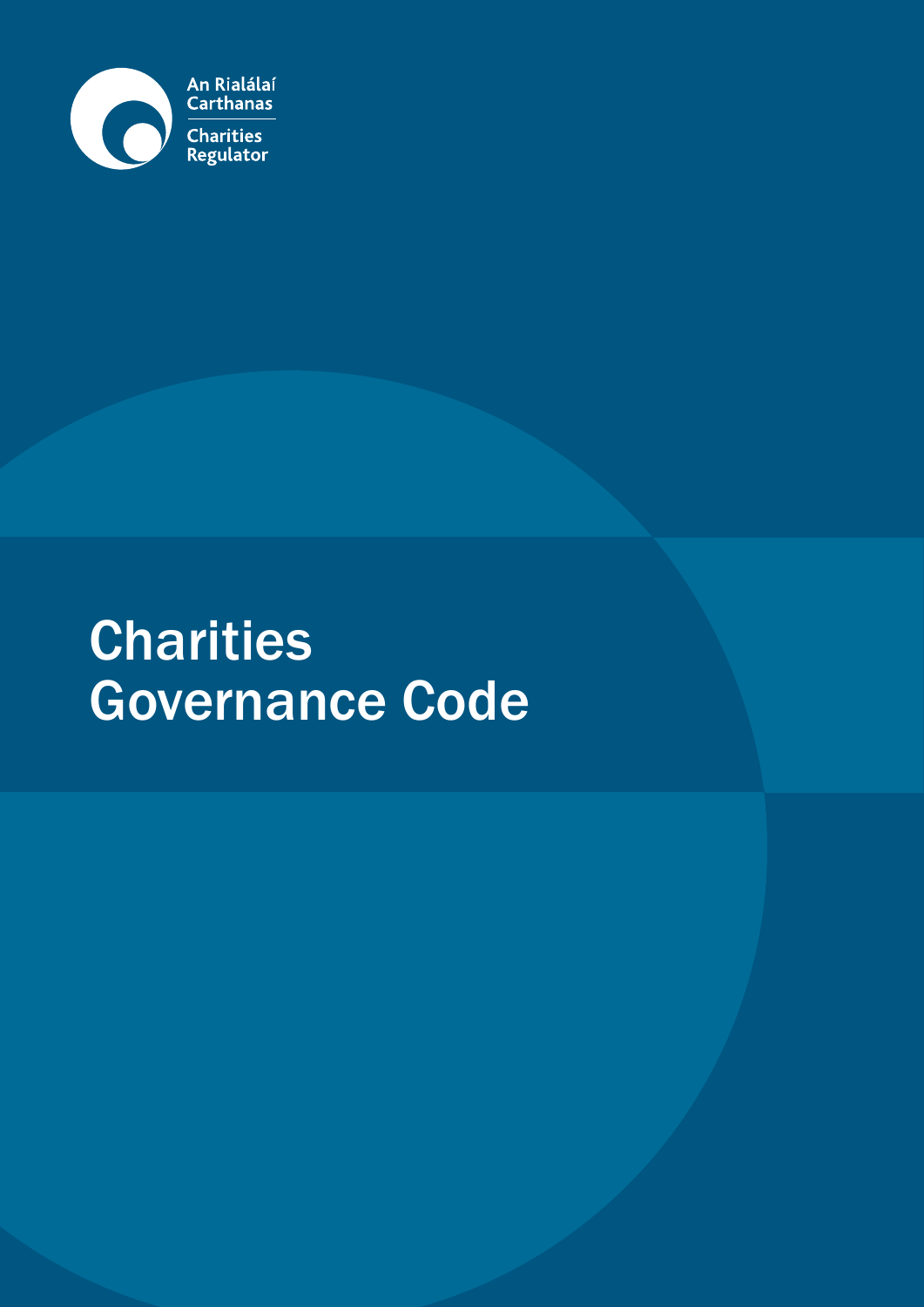#### Legal Disclaimer

This governance code is issued by the Charities Regulator under section 14(1)(i) of the Charities Act 2009, to encourage and facilitate the better administration and management of charitable organisations. It is intended to provide support to charity trustees to meet their legal duties, by putting in place systems and processes which focus on advancing the charitable purpose and providing a public benefit and ensuring charities are managed in an effective, efficient, accountable and transparent way.

It is not, nor is it intended to be, a definitive statement of the law and it does not constitute legal advice. Charity trustees are recommended to obtain their own legal advice where necessary. The Charities Regulator accepts no responsibility or liability for any errors, inaccuracies or omissions in this governance code.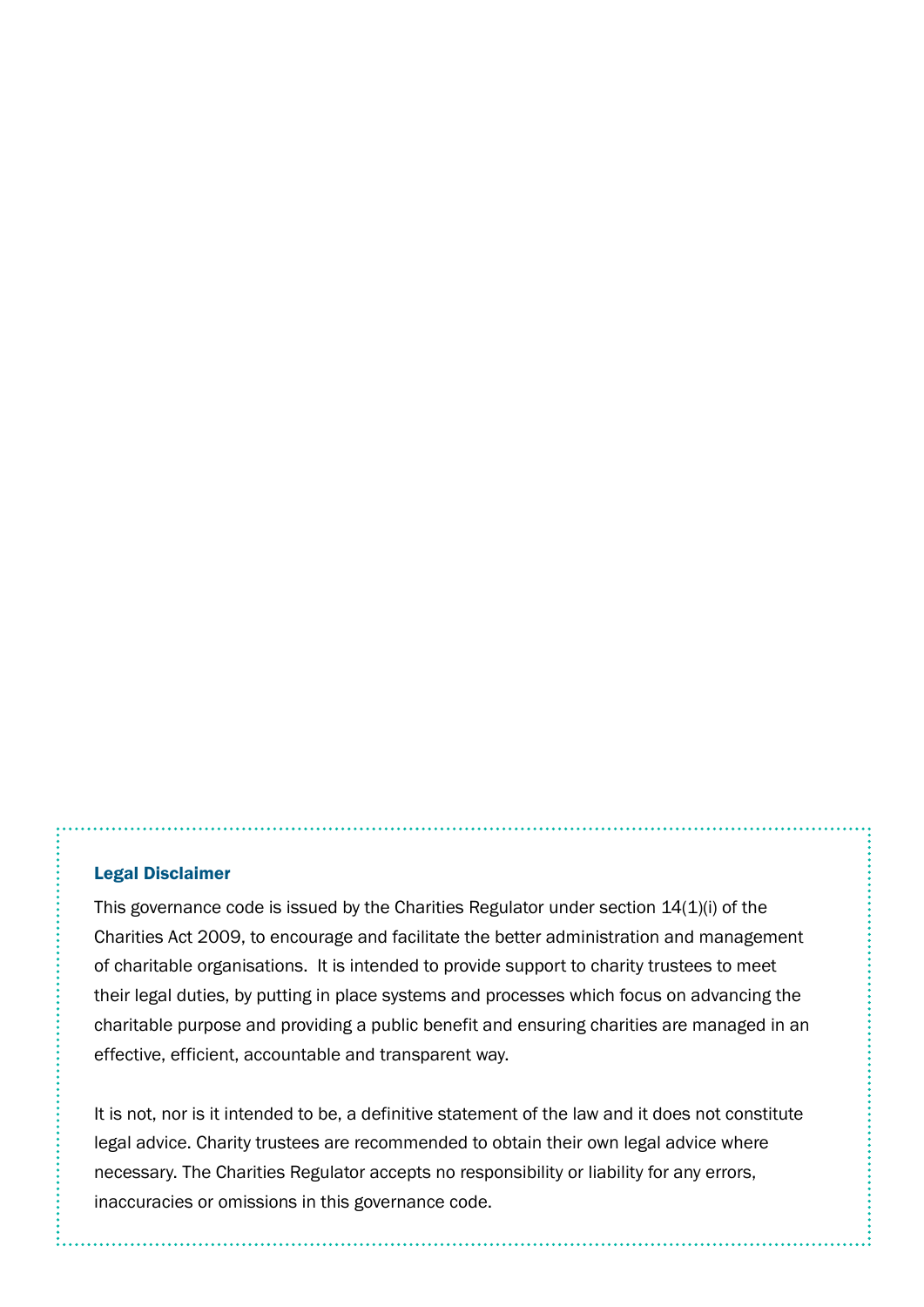# **Contents**

| Principle 6: Being accountable and transparent 24 |  |
|---------------------------------------------------|--|
|                                                   |  |
|                                                   |  |
|                                                   |  |
|                                                   |  |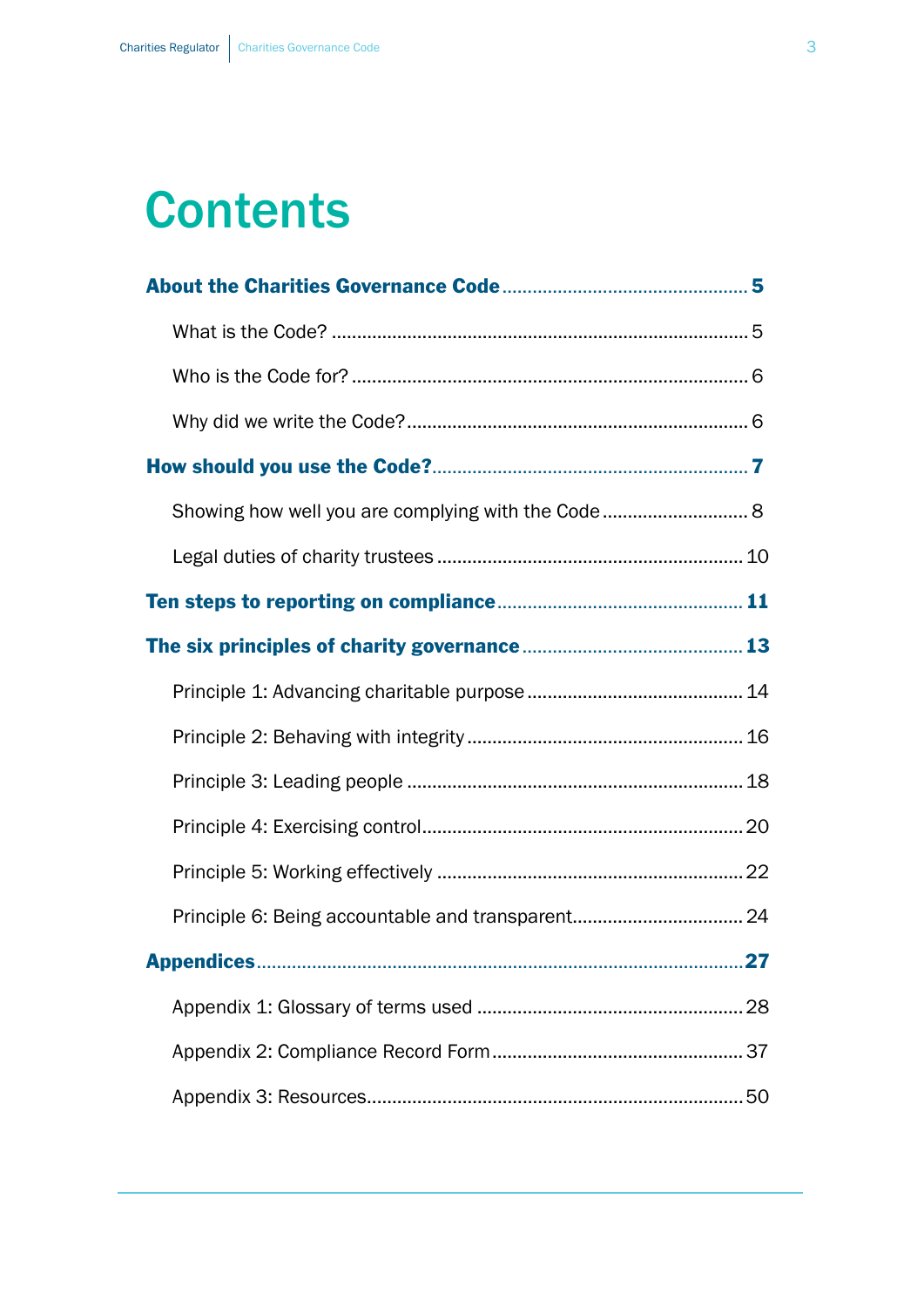This Charities Governance Code explains the minimum standards you should meet to effectively manage and control your charity.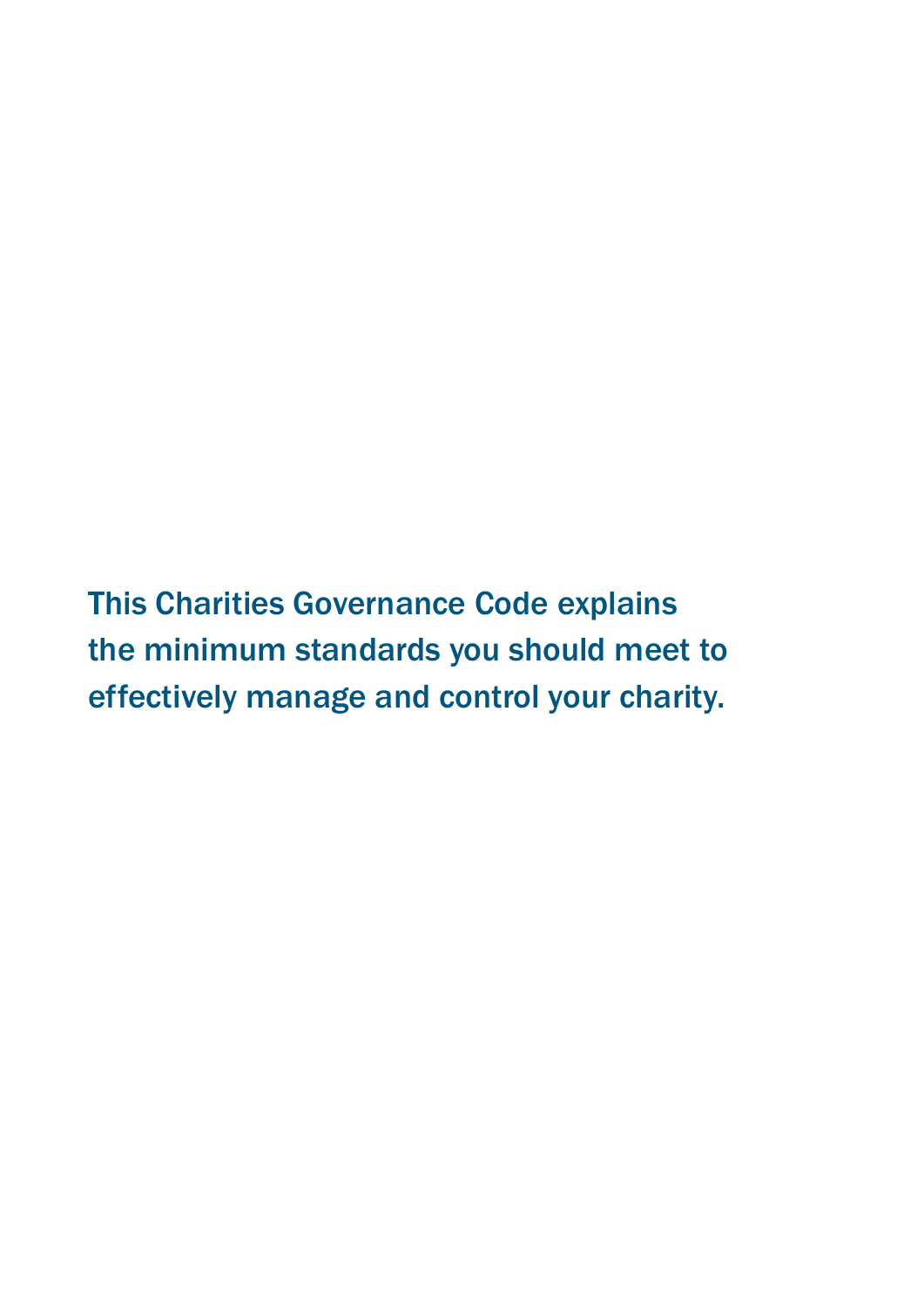# <span id="page-4-0"></span>About the Charities Governance Code

This Charities Governance Code explains the minimum standards you should meet to effectively manage and control your charity. Good governance involves putting in place systems and processes to ensure that your charity achieves its charitable objectives with integrity and is managed in an effective, efficient, accountable and transparent way.

We have included a glossary of terms we use in this guide on pages [28 to 36.](#page-27-0)

We refer to this Charities Governance Code as the 'Code' in this document.

# What is the Code?

The Charities Governance Code is:

- six principles of governance which all charities should apply;
- core standards that we expect all charities to meet when putting the principles into action; and
- additional standards that reflect best practice for charities with high levels of income and/or complex organisational and funding structures and/or significant numbers of employees.

these two groups make up the majority of registered charities. We wrote the Code with volunteer-only charities and charities with a small number of paid staff in mind, as this reflects the reality of the charity sector in Ireland where

Additional governance standards have been included which we expect more complex charities to meet.

For these reasons, the Code is relevant for every charity operating in Ireland.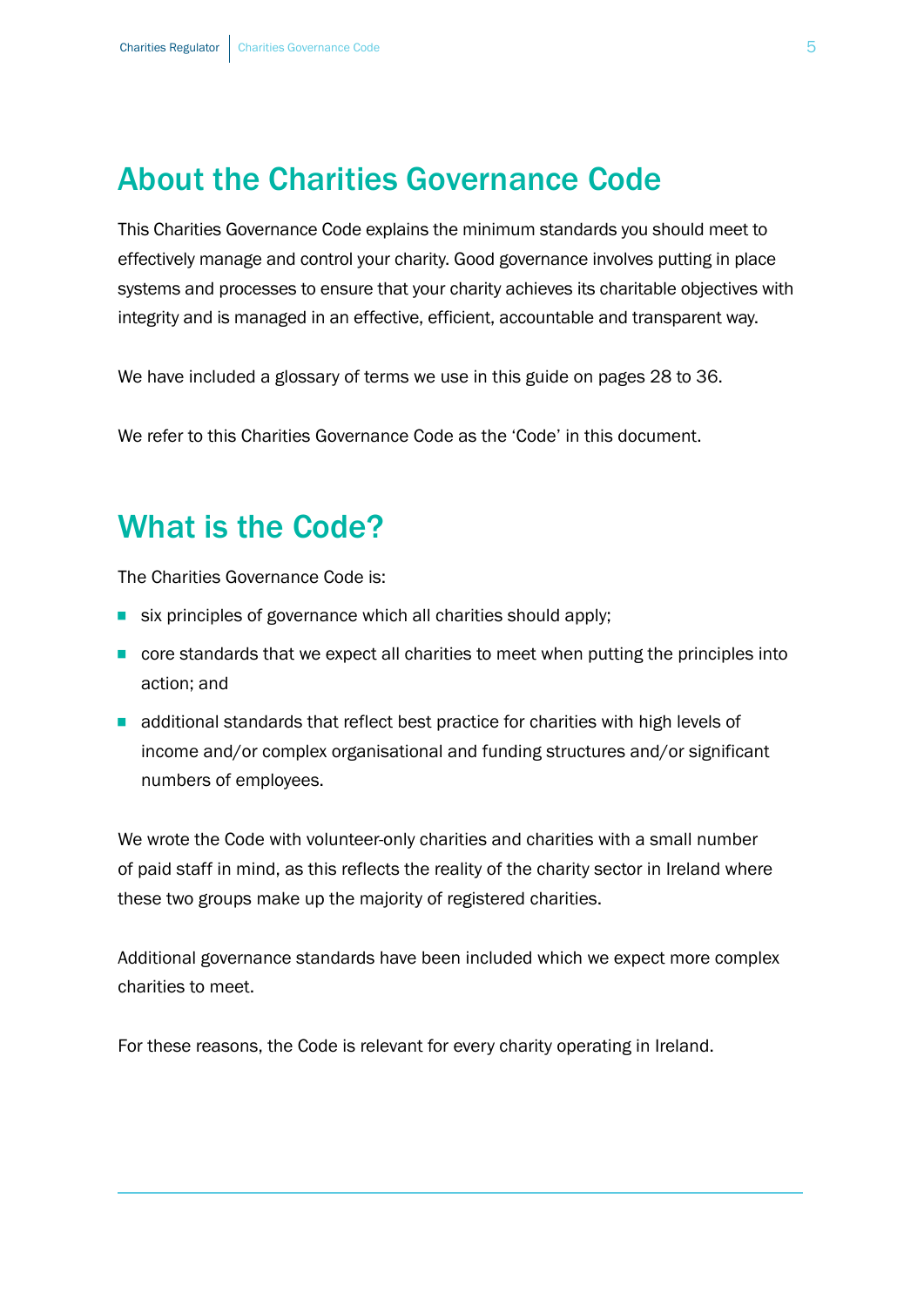# <span id="page-5-0"></span>Who is the Code for?

This document is for charity trustees. The term 'charity trustee' can include:

- committee members:
- council members;
- board members; or
- directors of a charity.

By law, charity trustees have individual and joint responsibility for what happens within their charity. This means that if their charity does not meet its legal duties, they are responsible both as individuals and together as a board, committee, council or other core group (referred to in this Code as the 'board').

# Why did we write the Code?

In March 2017, the Charities Regulator set up a Consultative Panel on the Governance of Charitable Organisations. The Panel's report<sup>1</sup> was published in May 2018 and made 10 proposals including:

- There should be a new Governance Code for charities issued by the Charities Regulator to facilitate the better administration, management and governance of charitable organisations;
- The new Governance Code should be principles-based and should operate on a 'comply or explain' basis;
- The new Governance Code should be proportionate.

#### This Code will help charity trustees meet their legal duties under charity law.

The Charities Regulator is aware that some charities must also comply with other rules and codes specific to their area of work. This Code specifically aims to help charity trustees to put good governance systems and processes in place, which will assist them in meeting their legal duties under charity law. ([See Legal duties on page](#page-9-0) 10).

<sup>&#</sup>x27;Report of the Consultative Panel on the Governance of Charitable Organisations' - available from: <https://www.charitiesregulator.ie/media/1389/report-of-the-consultative-panel-may-2018.pdf> 1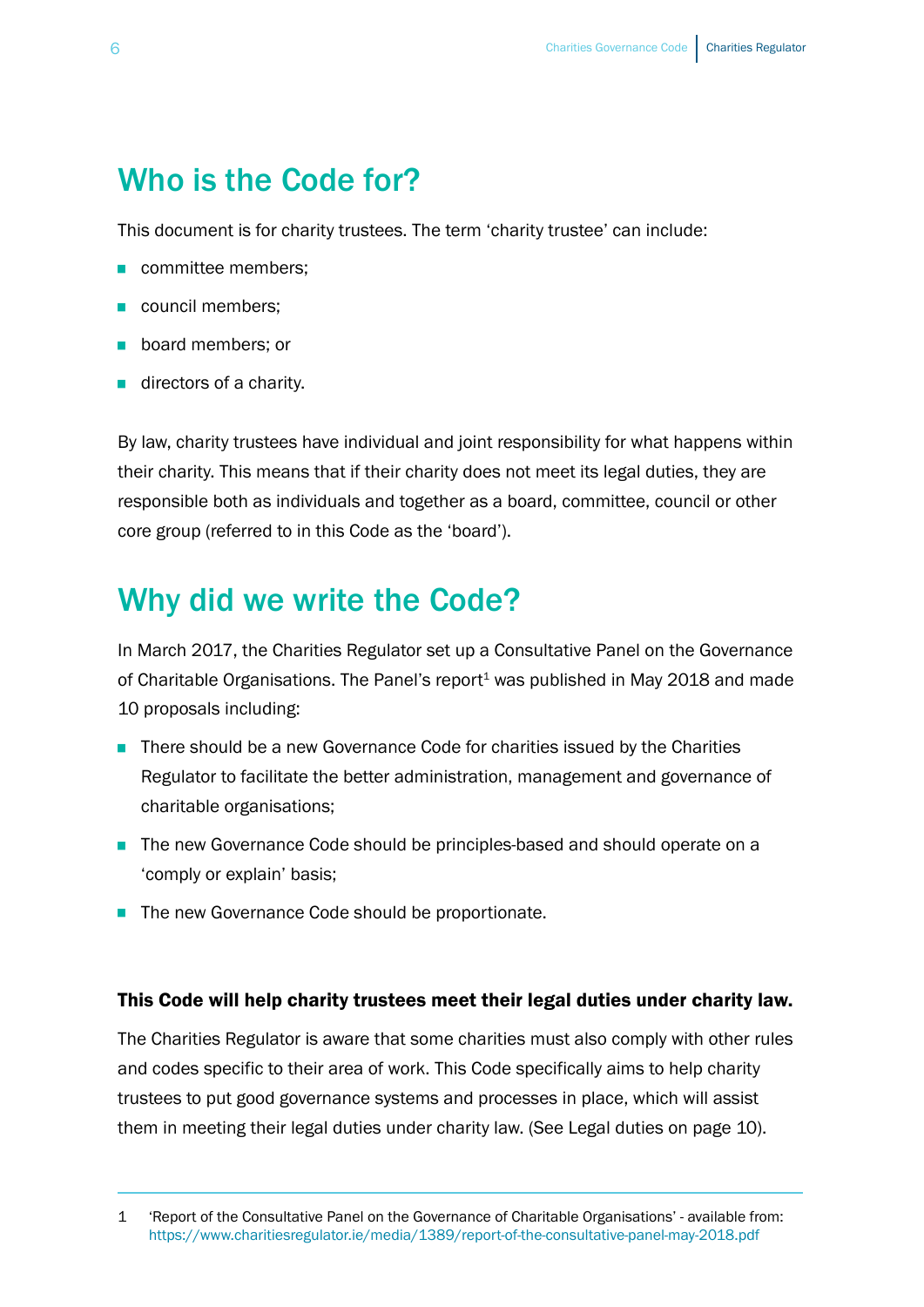# <span id="page-6-0"></span>How should you use the Code?

You should read this Code and be familiar with its six principles and its standards – core and additional. You then need to comply with the Code by deciding:

- what actions you will take to meet each core standard; and
- what evidence you will keep to show that you have met the standard.

To make it easy for you to give us this information, we have included at the end of this document the 'Charities Governance Code Compliance Record Form' also referred to as the 'Compliance Record Form' in this Code. A version that you can edit is also available on our website<sup>2</sup>.

We expect all charities to meet all of the core standards set out in this Code, unless a particular core standard does not apply to a particular charity. For example, if you are a volunteer-only charity you cannot meet core standards that apply to charities that employ staff.

We expect more complex charities to meet both the core and the additional standards set out in this Code. Each charity should decide for itself whether their charity should meet the additional standards and base this decision on indicators such as:

- your charity's income;
- the number of employees you have; and
- $\blacksquare$  the complexity of your activities including things like,
	- working with vulnerable people,
	- operating overseas, or
	- having large numbers of volunteers.

Some charities, regardless of their complexity, may also decide to meet some or all of the additional standards if they have the organisational capacity to do so.

The 'Charities Governance Code Compliance Record Form' can be downloaded from our website [www.charitiesregulator.ie](http://www.charitiesregulator.ie/) 2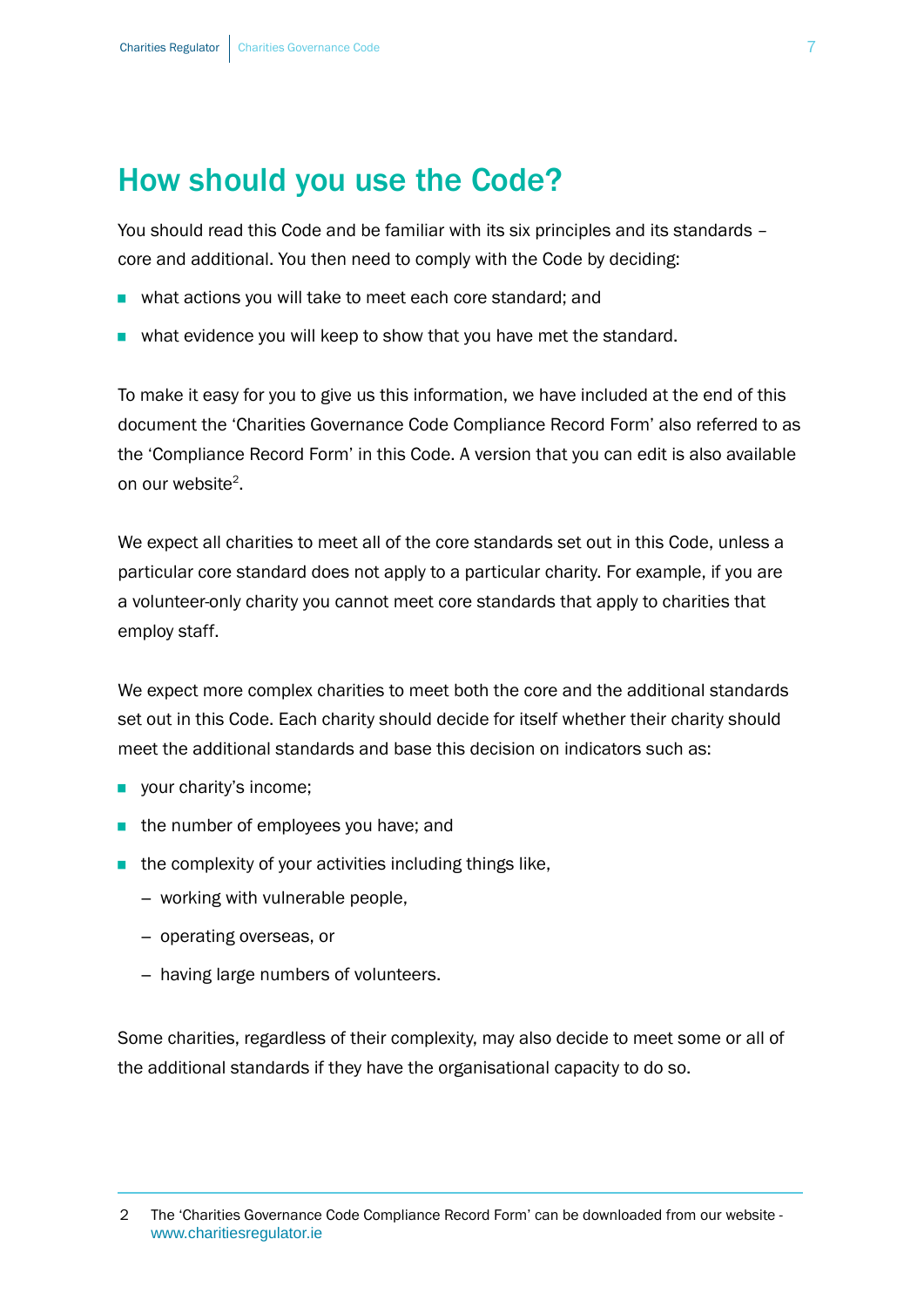# <span id="page-7-0"></span>Showing how well you are complying with the **Code**

Every charity must provide an annual report to the Charities Regulator. As part of your annual report, you must indicate whether or not your charity complies with the Code. If your charity is not complying with the Code, we will ask you to explain why. Valid reasons for non-compliance may include:

- Your charity is in the process of winding up.
- Your charity is newly established and needs more time to fully comply.

#### How to report compliance

To comply with the Code, you must complete the Compliance Record Form (included at the end of this document and on our website) every year. On the form, you need to identify the actions you took in the year to meet each standard.

### You must keep this Compliance Record Form as the Charities Regulator could ask you for it at any time.

We know that every charity is unique. For this reason, the language we use in each standard is broad so that you can choose how your charity meets the standards to suit your charity's specific circumstances.

#### Example

The use of the phrases 'regularly' and 'from time to time' allows your board of charity trustees to discuss, agree and document what time period is appropriate for your charity, in terms of size, income and structure.

#### Evidence – wide variety acceptable

There is also flexibility about the type of evidence that we expect. For a volunteeronly charity, for example, we will be satisfied with board minutes that show decisions have been discussed and documented. This will be enough to meet many of the core standards in this Code.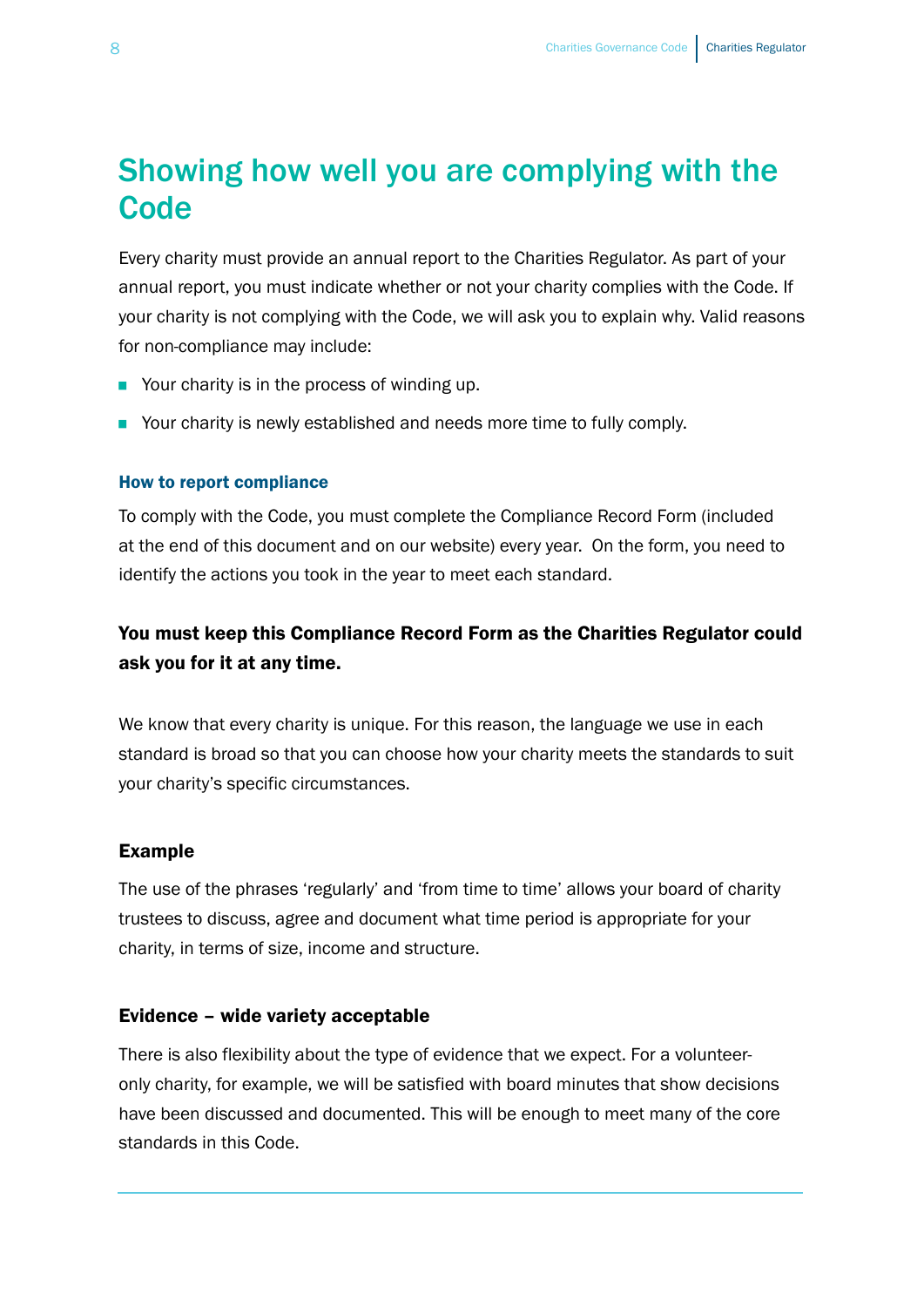In time, we will publicly display whether or not your charity complies with this Code. This will be part of your entry on the Register of Charities<sup>3</sup>. Where compliance with the Code is indicated on the Register of Charities, it should give confidence to all stakeholders that your charity has effective governance systems and processes in place.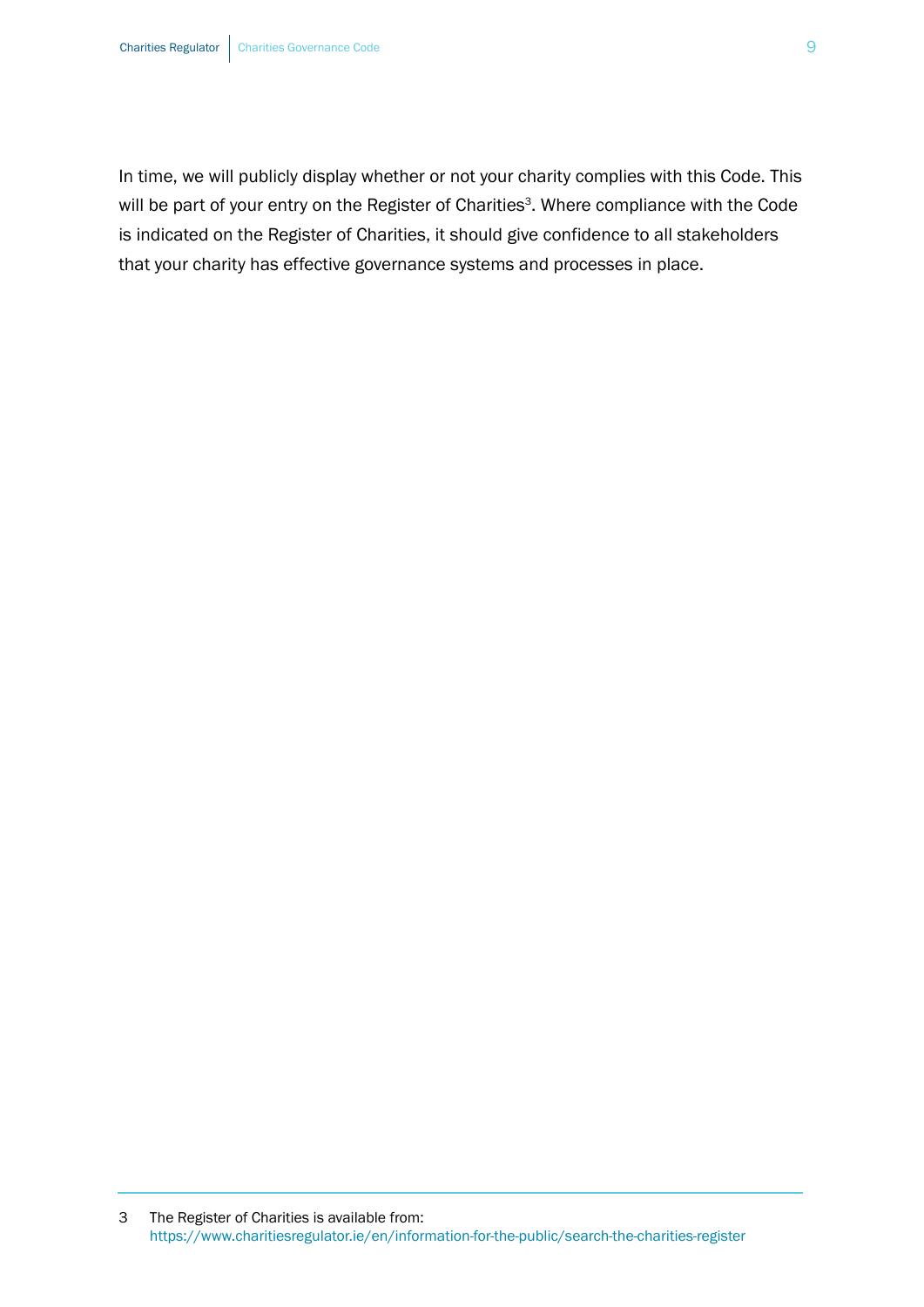<span id="page-9-0"></span>

#### **An important note about legal requirements**

Charity trustees have specific duties under the Charities Act 2009 and must make sure that their charity complies with the requirements of other relevant legislation. Other relevant legislation includes:

- data protection legislation;
- employment legislation; and
- health and safety legislation.

Where a charity is a company, a charity trustee who is also a director of the company has additional duties under company law and common law in their capacity as company directors.

4 See 'Guidance for Charity Trustees' - available from: <https://www.charitiesregulator.ie/media/1078/guidance-for-charity-trustees-july-2017.pdf>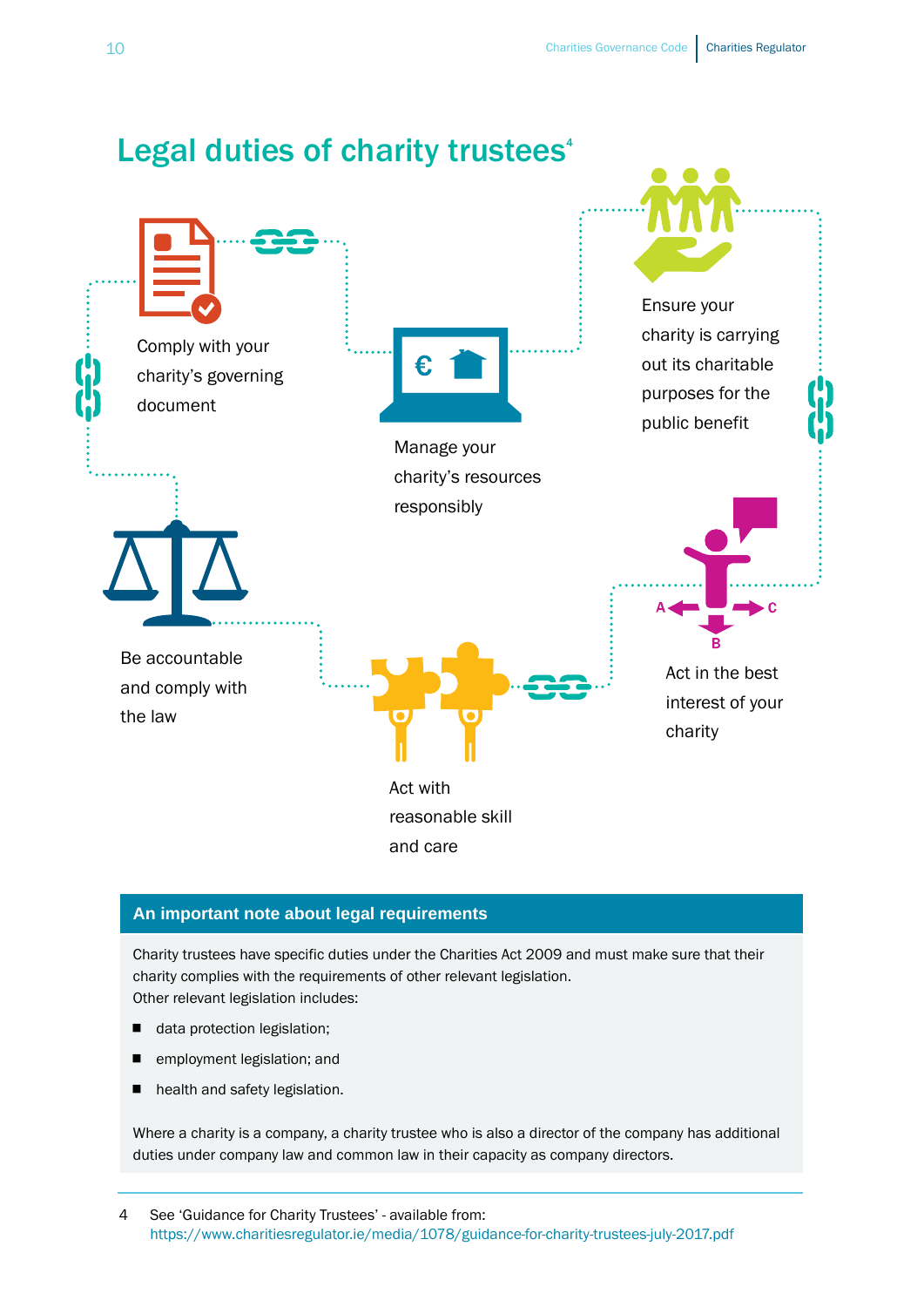# Ten steps to reporting on compliance

<span id="page-10-0"></span>

5 You can download the Compliance Record Form from our website - [www.charitiesregulator.ie](http://www.charitiesregulator.ie) 

6 The Charities Regulator expects all charities to meet all of the core standards where applicable.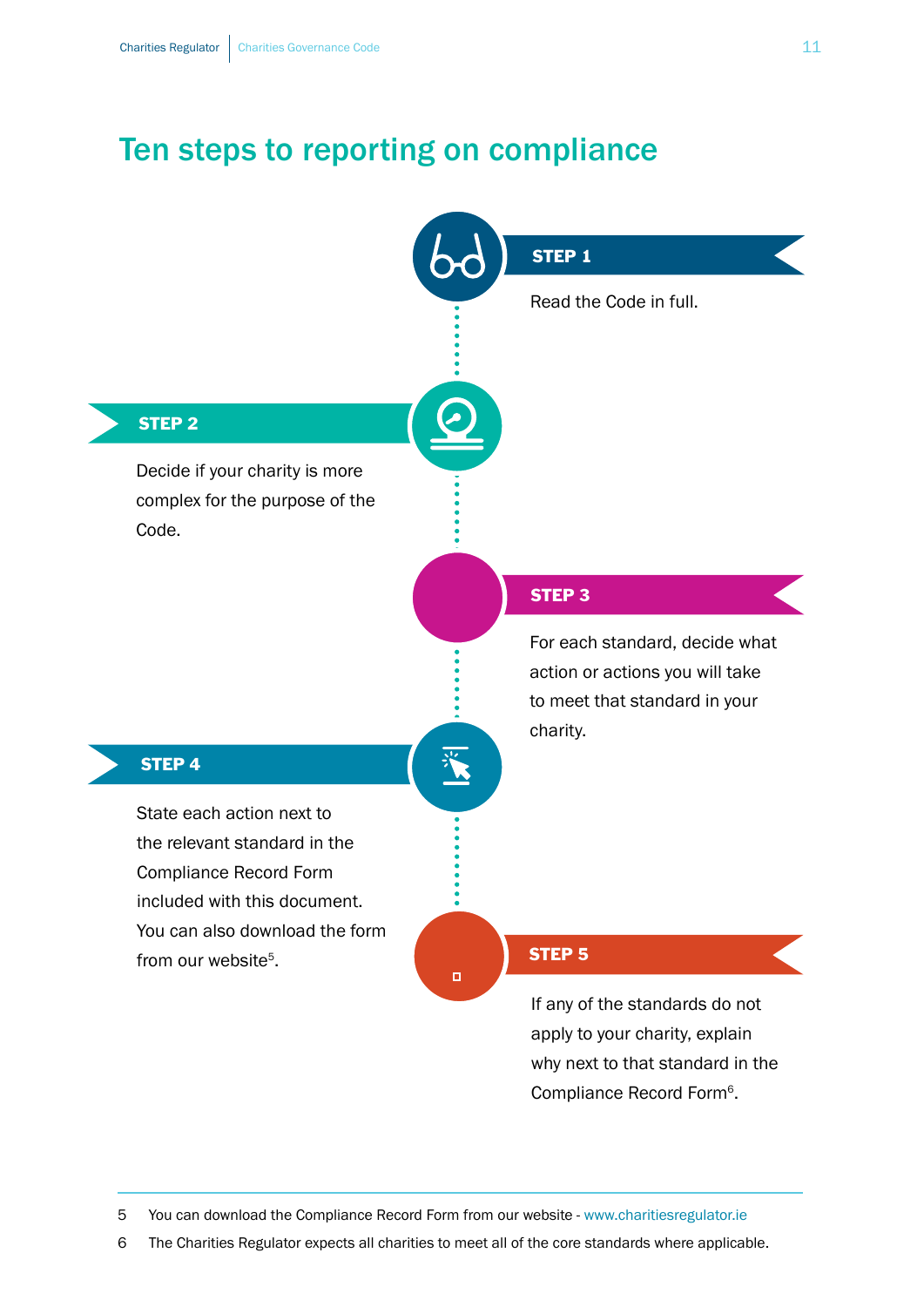### STEP 6

Decide what evidence you can provide for the action or actions that you are taking to meet each standard that applies to your charity.

### STEP 7

State the evidence you can provide next to the relevant action in the Compliance Record Form.

#### STEP 8

Review the Compliance Record Form and agree it is accurate at a board meeting.

#### STEP 9

**01**

Declare your charity's compliance (or provide your charity's reason for not complying) with the Code when submitting your annual report to the Charities Regulator.

#### STEP 10

Having considered the standards, actions and evidence (steps 3 to 7) again, complete a fresh Compliance Record Form at a board meeting every year before reporting on compliance to the Charities Regulator.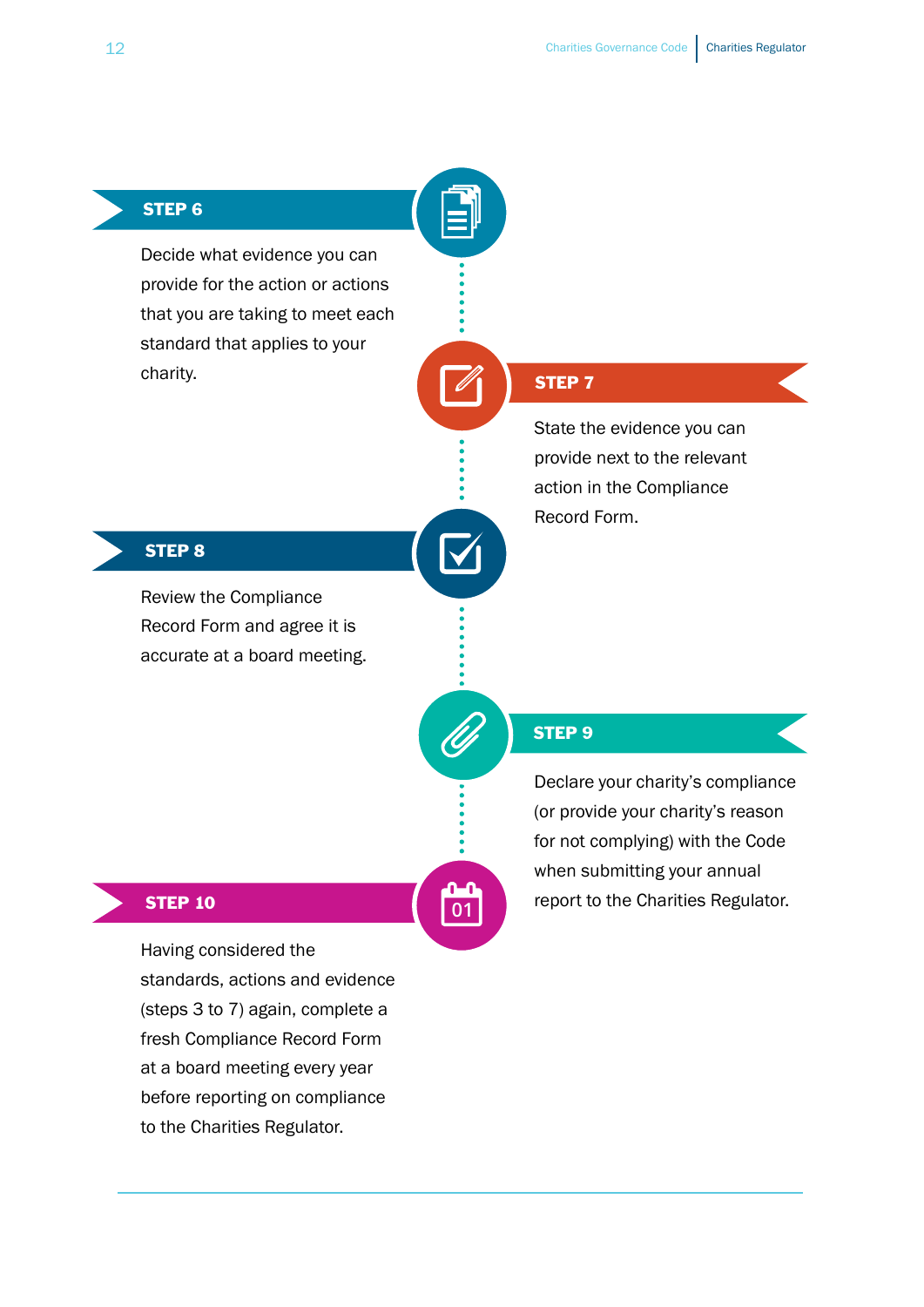# <span id="page-12-0"></span>The six principles of charity governance

Charity trustees are responsible for the governance of their charity and should make sure that the following governance principles are being applied. Your charity is:



Some of these principles relate to the inner workings of the board of charity trustees and others to the external activities of the charity, but they are all equally important.

We discuss each of the six principles in turn to explain:

- why it is important; and
- how to put the principle into action using:
	- core standards, and
	- additional standards<sup>7</sup>.

7 If you are unsure about any of the information in this Code, please contact us.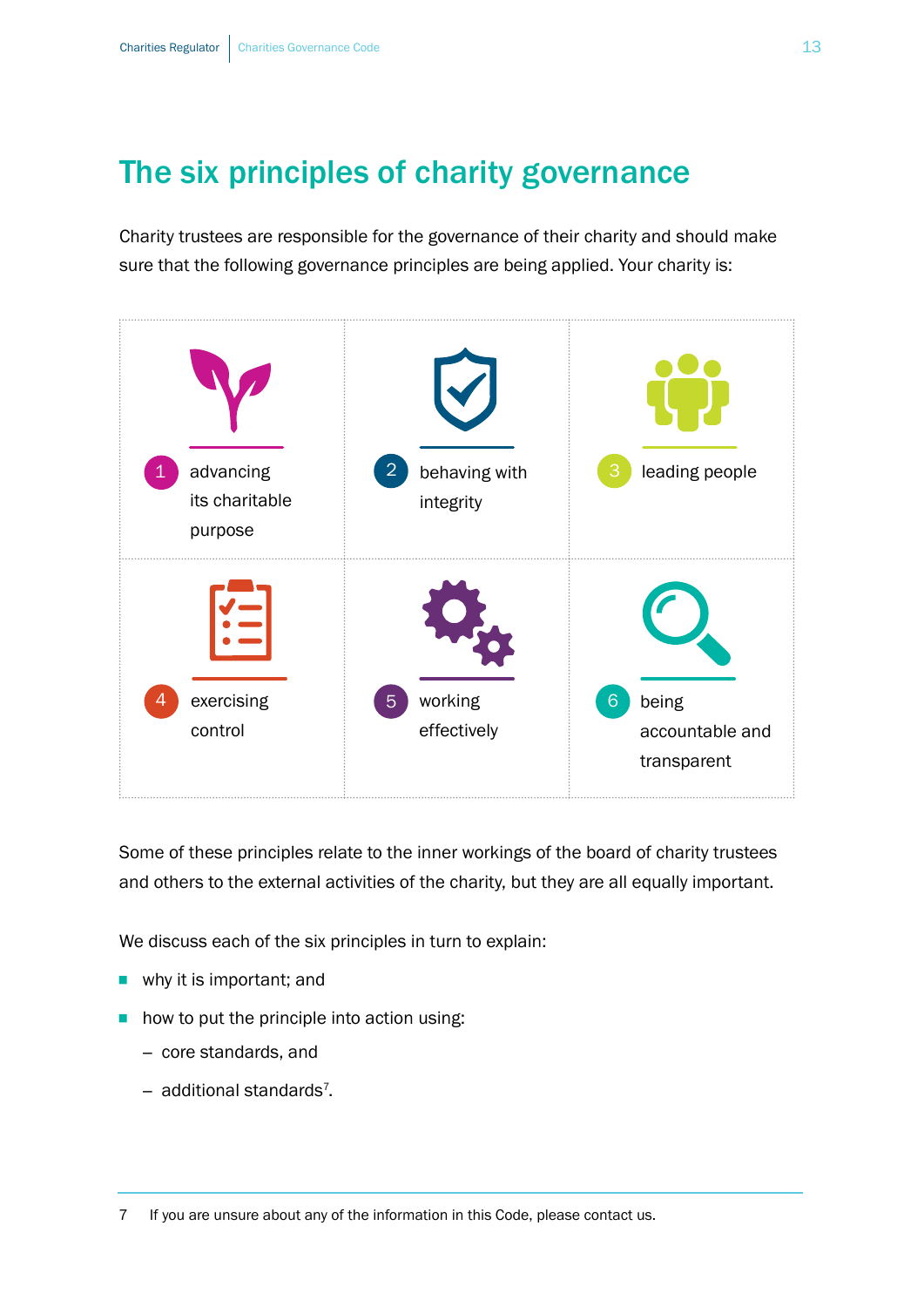<span id="page-13-0"></span>

### Why this principle is important

Charitable purpose has a specific meaning in charity law. The Charities Act 2009 sets out four categories of charitable purpose:

- **n** prevention or relief of poverty or economic hardship;
- advancement of education:
- advancement of religion; and
- any other purpose that is of benefit to the community<sup>8</sup>.

A charity must promote at least one of these purposes and must provide public benefit.

A charity's governing document elaborates on the charitable purpose in the main object clause by describing:

- what outcomes the charity is set up to achieve;
- how it will achieve these outcomes;
- who will benefit from these outcomes; and
- $\blacksquare$  where the benefits will be felt.

By law, charity trustees must ensure their charity promotes its charitable purpose only and that it is of public benefit.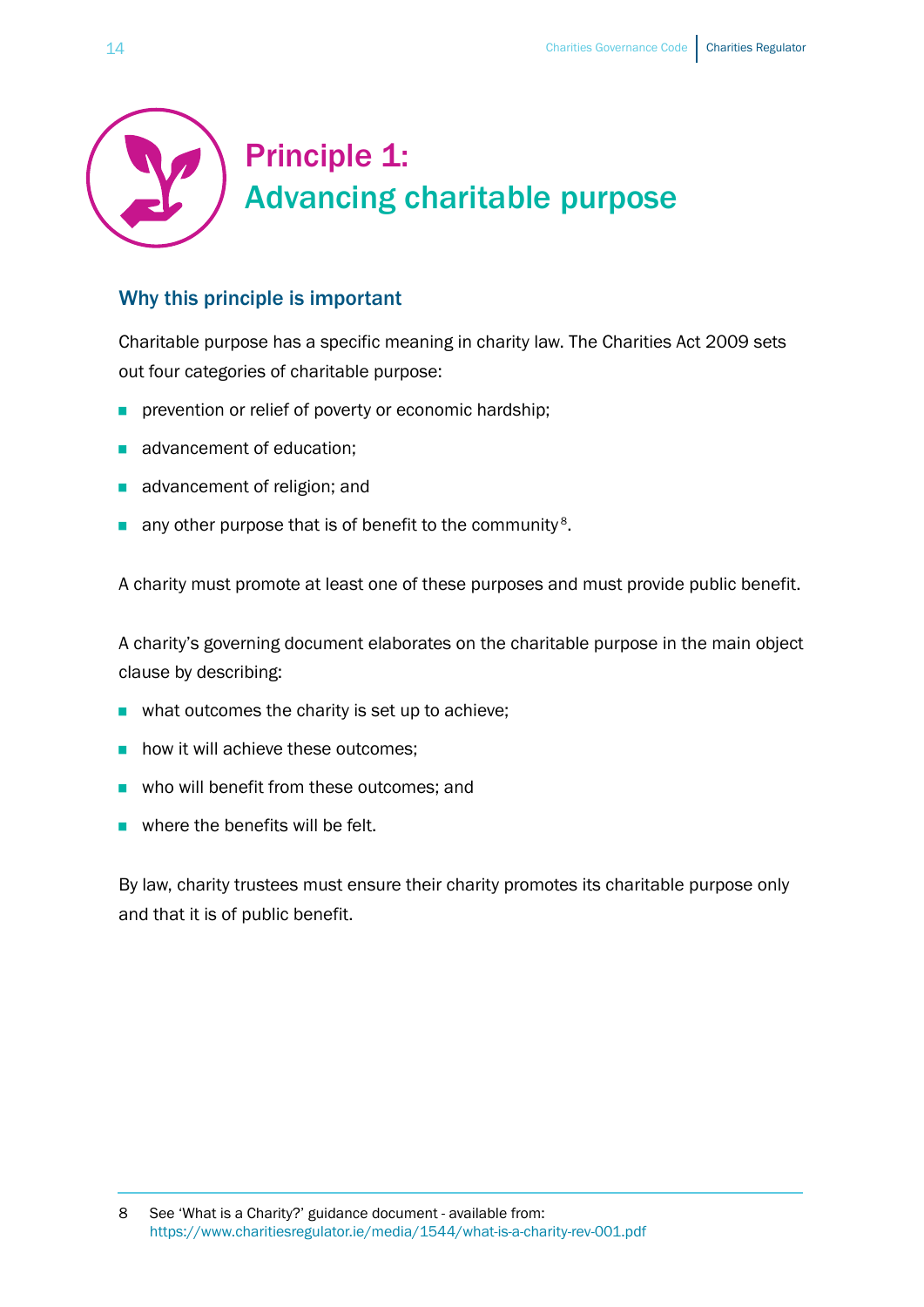# Putting the principle into action

#### 1. Core standards for advancing charitable purpose

- 1.1. Be clear about the purpose of your charity and be able to explain it in simple terms to anyone who asks.
- 1.2. Consider whether or not any private benefit arises (see glossary on pages 28 to [36\)](#page-27-0). If a private benefit arises, consider if it is reasonable, necessary and ancillary to the public benefit that your charity provides.
- 1.3. Agree an achievable plan for at least the next year that sets out what you will do to advance your purpose.
- 1.4. Make sure your charity has the resources it needs to do the activities you plan. If you don't have the resources, you need to show a plan for getting those resources.
- 1.5. From time to time, review what you are doing to make sure you are still:
	- acting in line with your charity's purpose; and
	- **n** providing public benefit.

#### Additional standards

- 1.6. Develop your charity's strategic plan and associated operational plans.
- 1.7. Make sure there is an appropriate system in place to:
	- monitor progress against your plans; and
	- evaluate the effectiveness of the work of your charity.
- 1.8. From time to time, consider the advantages and disadvantages of working in partnership with other charities, including merging or dissolving (winding up).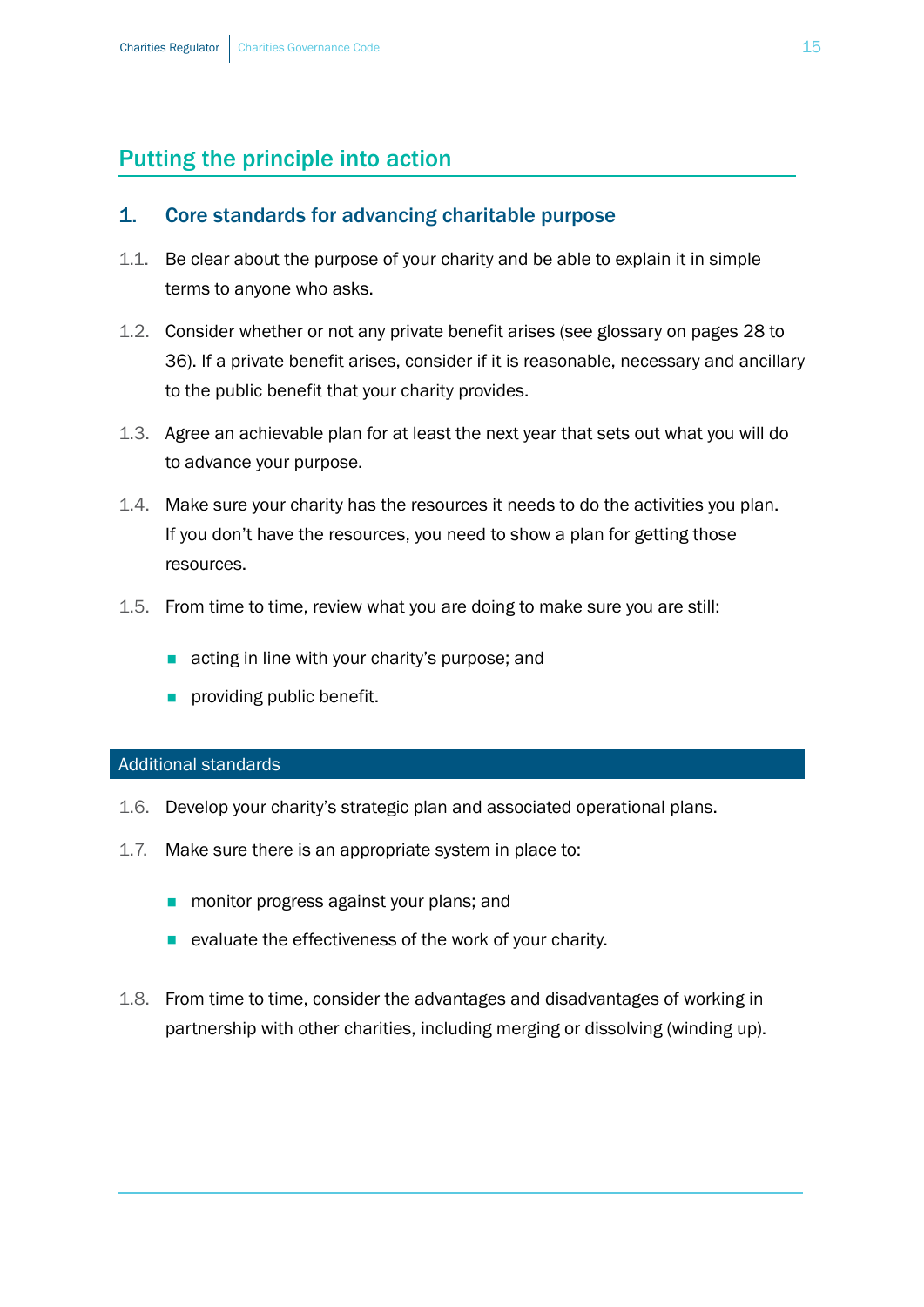<span id="page-15-0"></span>

### Why this principle is important

Ethics are fundamental in the charity sector. Statements about ethos can undoubtedly play an important role, but it is when these values are lived out that they are at their most powerful. Charity trustees have the power to create an ethical culture and set a tone where agreed values are reflected in everything the charity does. The behaviour of individual charity trustees is very important; they must lead by example.

The legal duty to act in the best interests of the charity means that charity trustees must:

- be independent; and
- not act in their own personal interest or the interest of other individuals or bodies.

This principle also means that charity trustees should maintain confidentiality about sensitive board matters. However, this requirement for confidentiality does not apply if it becomes necessary for a charity trustee to inform the Charities Regulator about any matter which could threaten the future of the charity.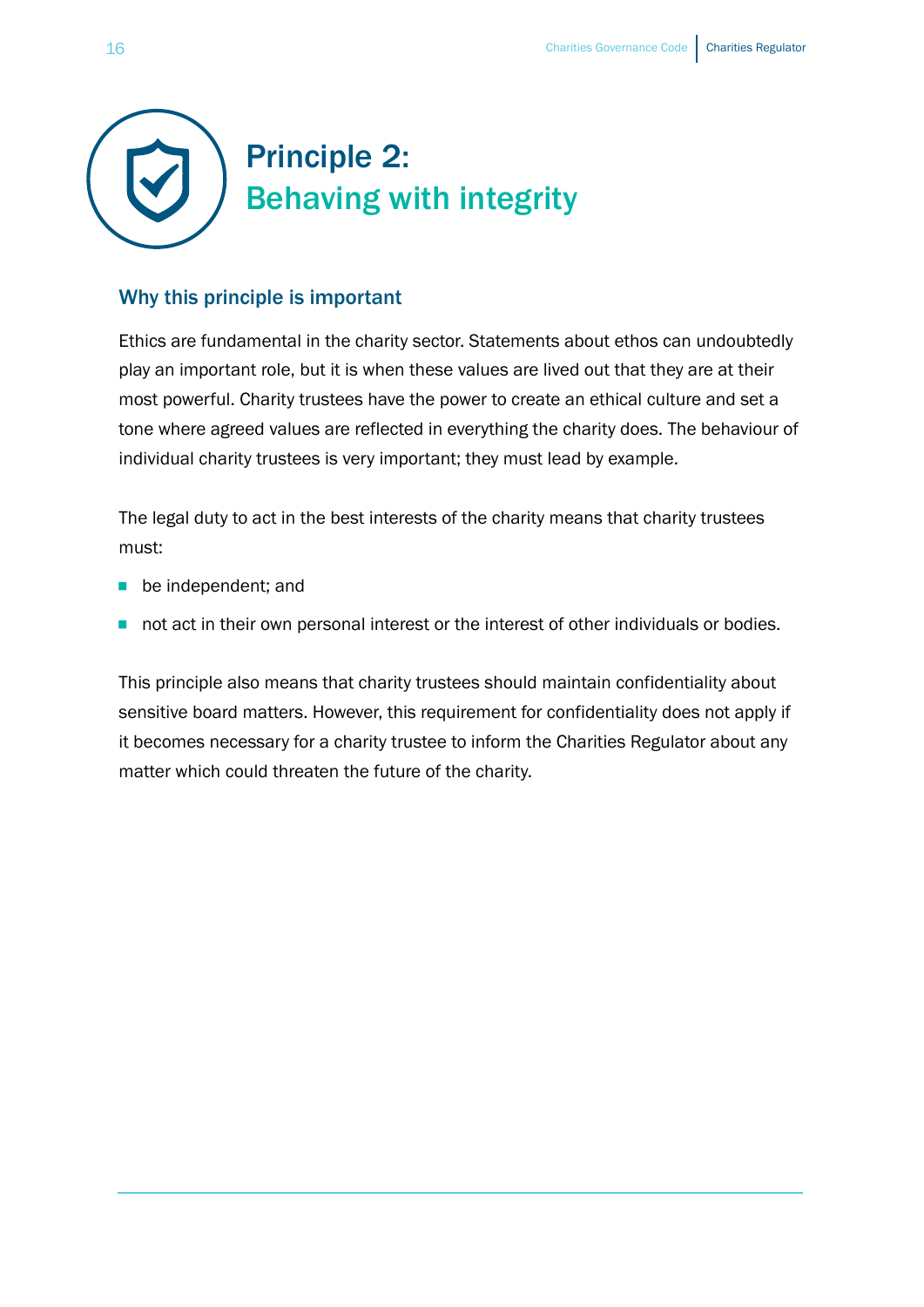### Putting the principle into action

#### 2. Core standards for behaving with integrity

- 2.1. Agree the basic values that matter to your charity and publicise these, so that everyone involved understands the way things should be done and how everyone is expected to behave.
- 2.2. Decide how you will deal with conflicts of interests and conflicts of loyalties. You should also decide how you will adhere to the Charities Regulator's guidelines on this topic<sup>9</sup>.
- 2.3. Have a code of conduct for your board that is signed by all charity trustees. It must make clear the standard of behaviour expected from charity trustees. This includes things like maintaining board confidentiality and what to do in relation to:
	- **E** gifts and hospitality; and
	- out-of-pocket expenses.

There are no additional standards for this principle as behaving with integrity applies equally to all charities, whatever their size or complexity.

<sup>9</sup> See 'Managing Conflicts of Interest' guidance document - available from: <https://www.charitiesregulator.ie/media/1417/managing-conflicts-of-interest-may-2018.pdf>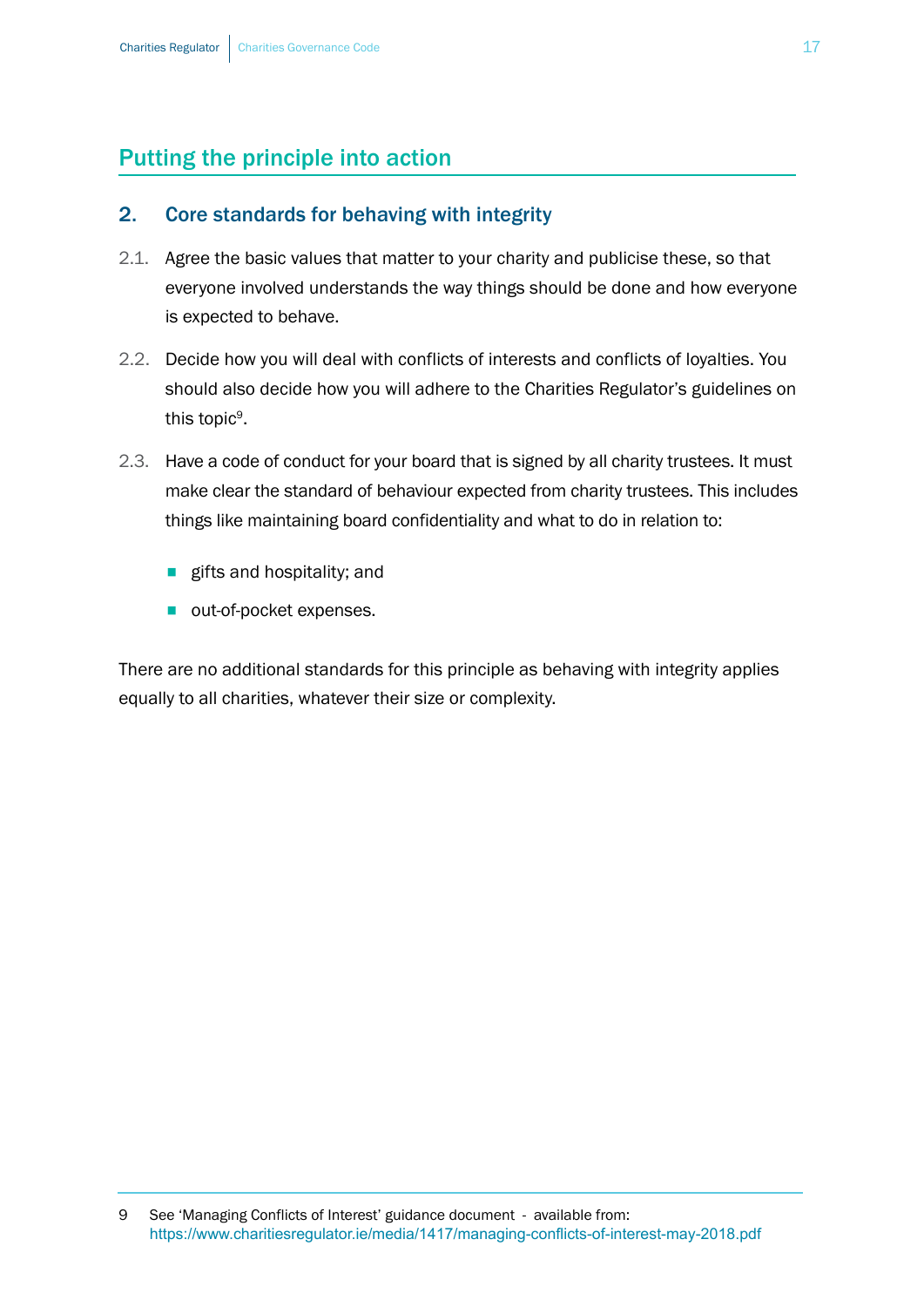<span id="page-17-0"></span>

### Why this principle is important

The most essential resource of any charity is its people. This means people should feel valued and have clarity around their own roles and the roles of others. Charity trustees are responsible for providing leadership to volunteers, employees and contractors. This includes taking their duty of care towards these people seriously and promoting a culture of respect.

As employers, charities with paid staff also have particular legal responsibilities.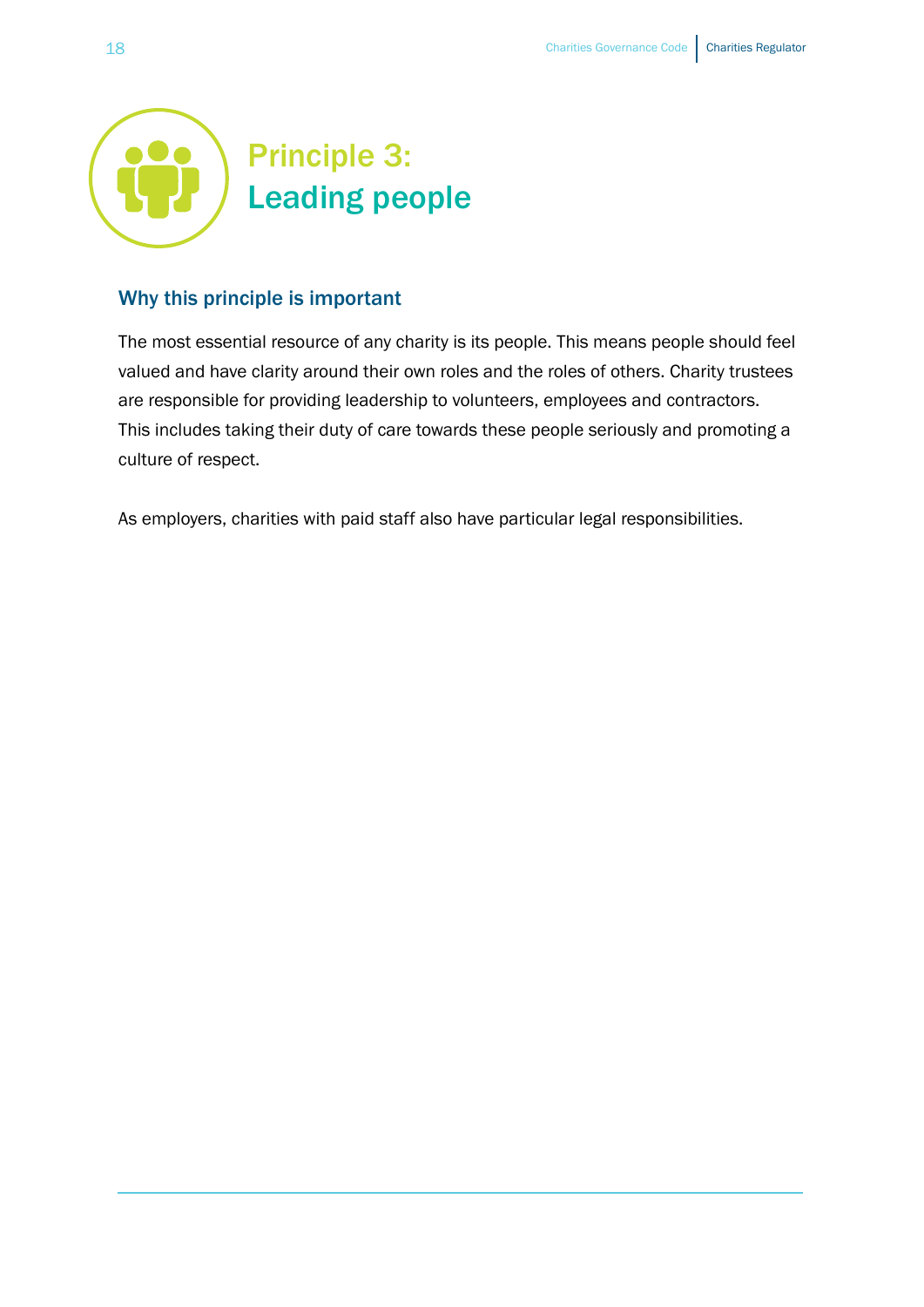# Putting the principle into action

#### 3. Core standards for leading people

- 3.1. Be clear about the roles of everyone working in and for your charity, both on a voluntary and paid basis.
- 3.2. Make sure there are arrangements in place for the effective involvement of any volunteers, including what to do if any problems arise.
- 3.3. Make sure there are arrangements in place that comply with employment legislation for all paid staff including:
	- recruitment:
	- **n** training and development;
	- support, supervision and appraisal;
	- remuneration (money paid for work) and dismissal.
- 3.4. Agree operational policies where necessary, to guide the actions of everyone involved in your charity.

#### Additional standards

- 3.5. Make sure to document the roles, legal duties and delegated responsibility for decision-making of:
	- individual charity trustees and the board as a whole;
	- any sub-committees or working groups;
	- staff and volunteers.
- 3.6. Make sure that there are written procedures in place which set out how volunteers are:
	- recruited, supported and supervised while within your charity; and
	- $\blacksquare$  the conditions under which they exit.
- 3.7. Decide how you will develop operational policy in your charity. You also need to decide how your charity trustees will make sure that the policy is put in place and kept up to date.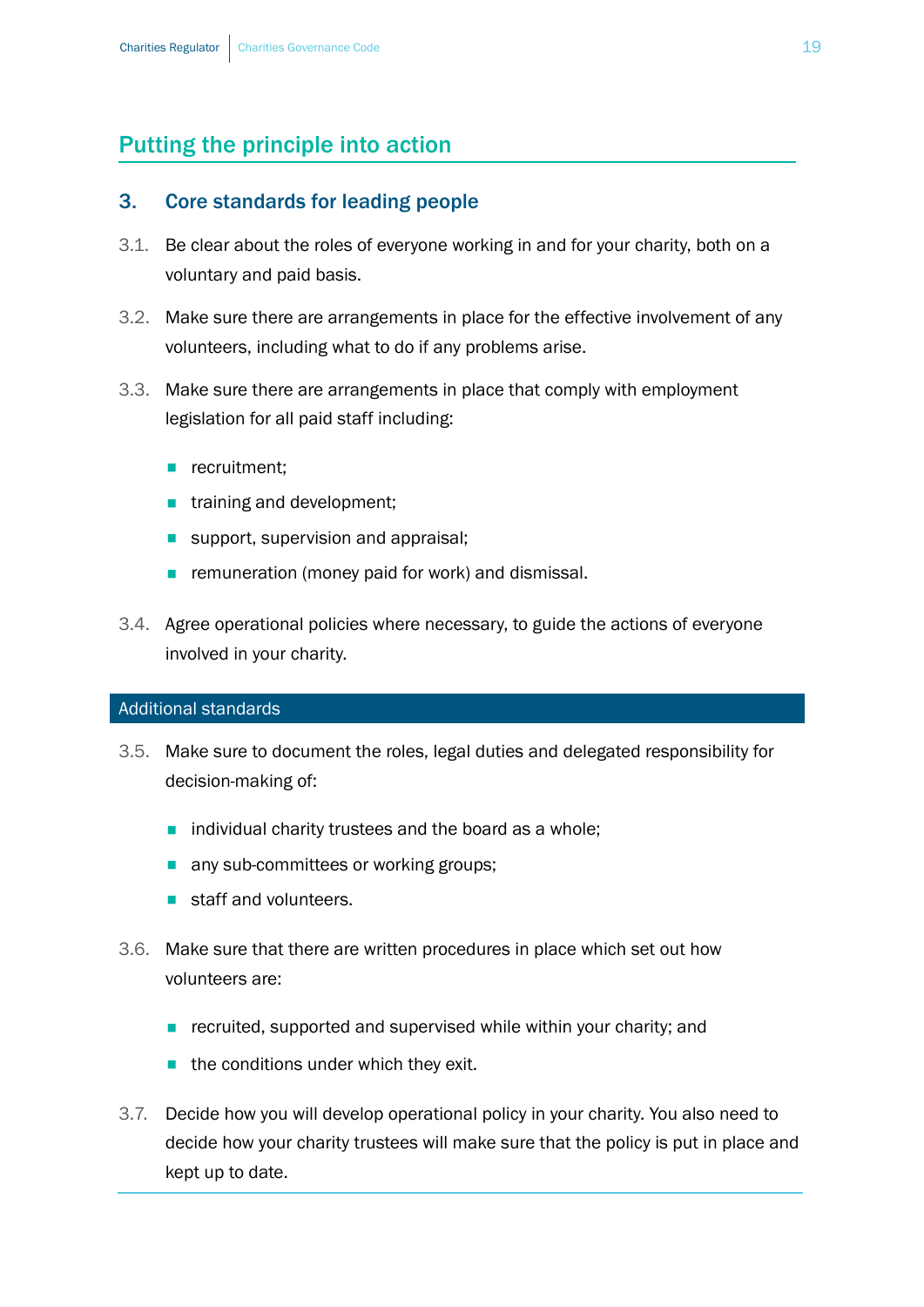<span id="page-19-0"></span>

### Why this principle is important

All charities, no matter what their complexity, must abide by all legal and regulatory requirements that are relevant to the work they do. The charity trustees are responsible for making sure this happens. Charity trustees must understand that the governing document of a charity is a legally binding document in its own right.

The trustees are also responsible for a charity's funds and any property or other assets that it holds. As much as is possible, they must also consider and reduce risks to which their charity is exposed.

It is essential that you exercise proper control of your charity. This goes a long way to keeping the confidence of:

- **n** regulators;
- funders:
- beneficiaries; and
- the general public.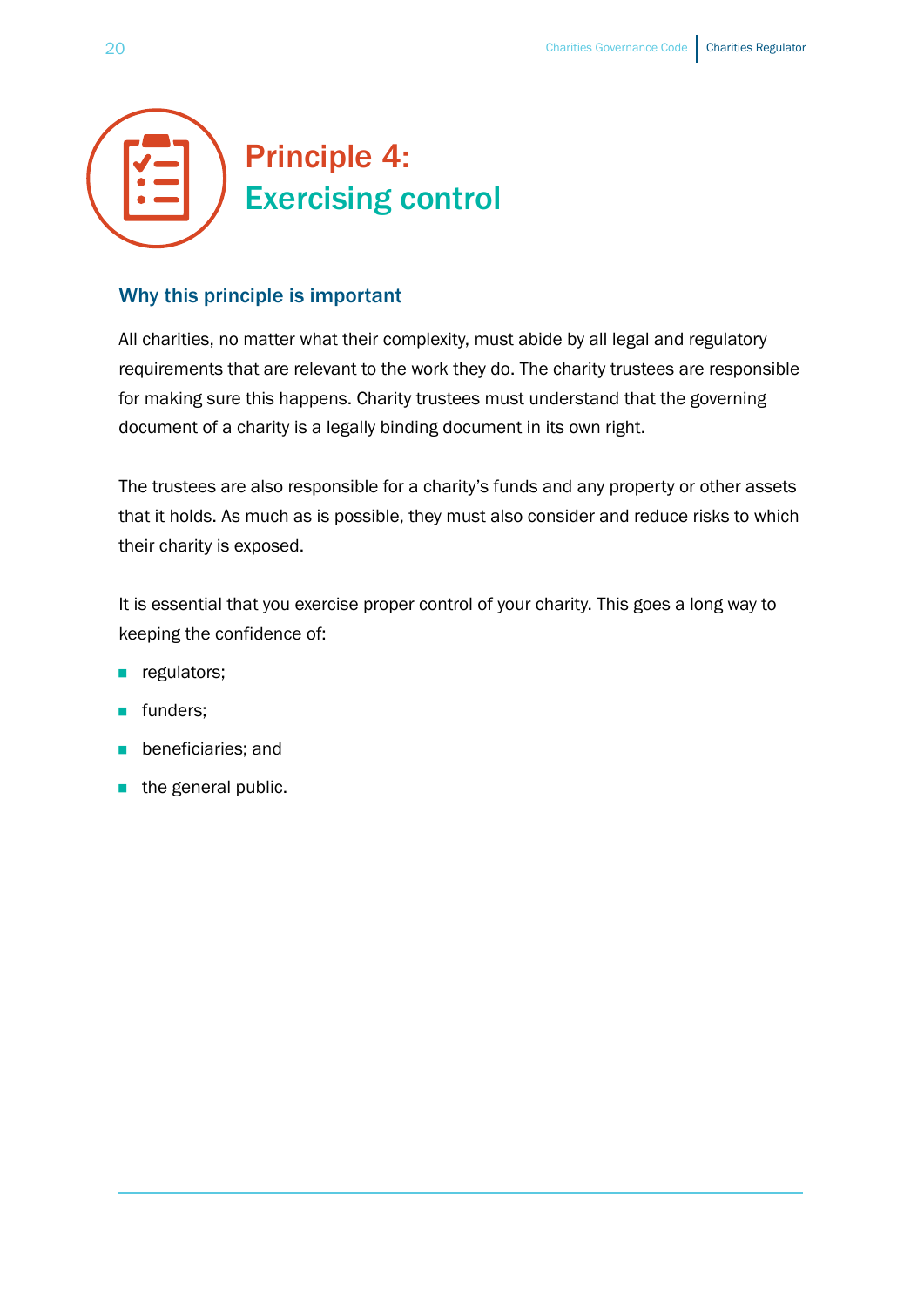## Putting the principle into action

#### 4. Core standards for exercising control

- 4.1. Decide if your charity's current legal form and governing document are fit for purpose. Make changes if necessary, telling the Charities Regulator in advance that you are doing so.
- 4.2. Find out the laws and regulatory requirements that are relevant to your charity and comply with them.
- 4.3. If your charity raises funds from the public, read the Charities Regulator's guidelines<sup>10</sup> on this topic and make sure that your charity adheres to them as they apply to your charity.
- 4.4. Make sure you have appropriate financial controls in place to manage and account for your charity's money and other assets $^{11}$ .
- 4.5. Identify any risks your charity might face and how to manage these.
- 4.6. Make sure your charity has appropriate and adequate insurance cover.

#### Additional standards

- 4.7. Have written procedures to make sure that you comply with all relevant legal and regulatory requirements.
- 4.8. Make sure there is a formal risk register that your board regularly reviews.
- 4.9. Consider adopting additional good practice standards that are relevant to the particular work that your charity does.

11 See 'Internal Financial Controls Guidelines for Charities' - available from: <https://www.charitiesregulator.ie/media/1081/financial-controls-guidelines-june-2017.pdf>

<sup>10</sup> See 'Guidelines for Charitable Organisations on Fundraising from the Public' - available from: https://www.charitiesregulator.ie/media/1265/guidance-for-fundraising-english.pdf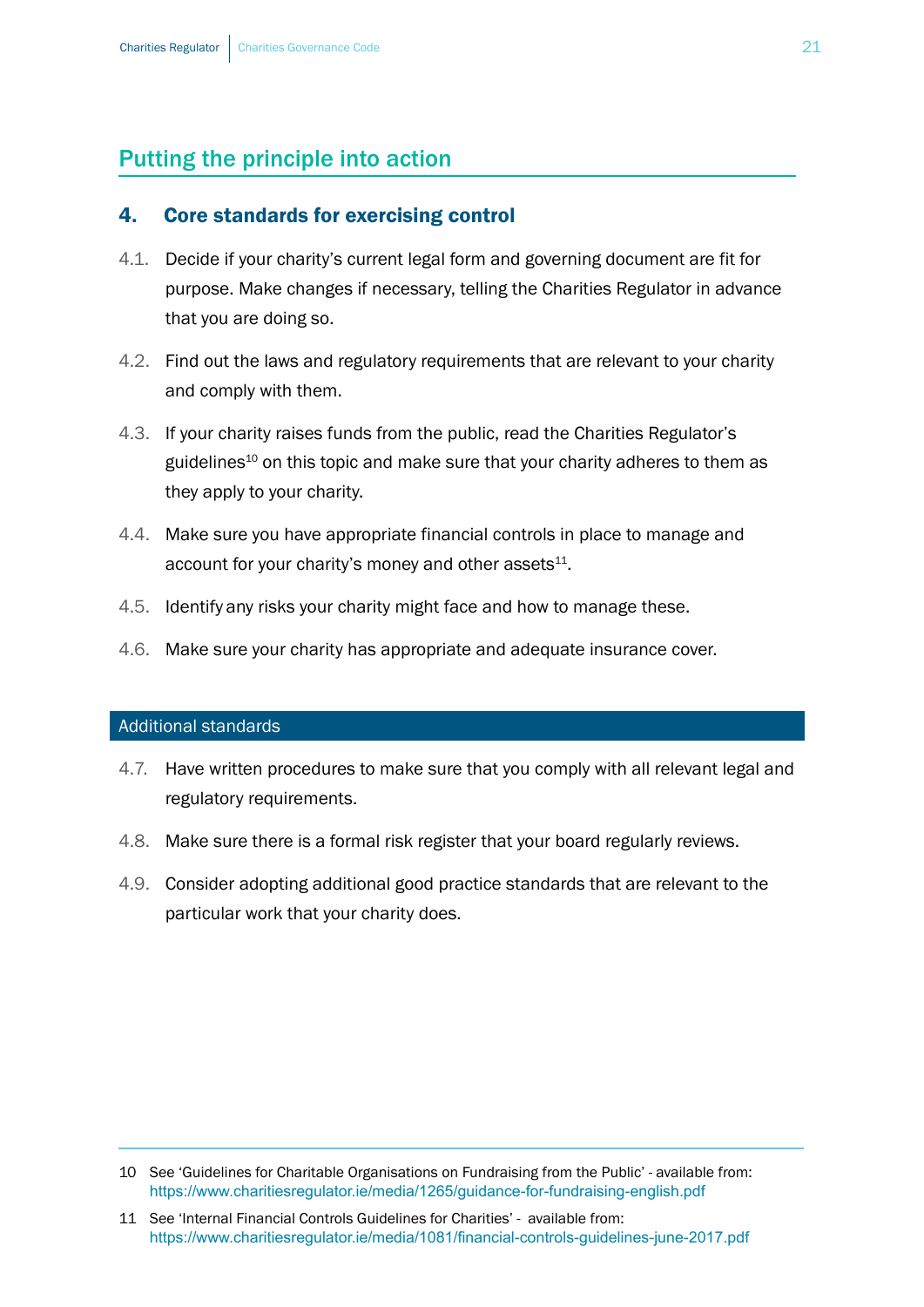<span id="page-21-0"></span>

### Why this principle is important

Running a charity well means you need capable charity trustees who work together as an effective team. Board meetings are especially important, as this is where charity trustees exercise their collective authority. It is also important that there is a good mix of skills, experience and background amongst charity trustees and that these are refreshed on an ongoing basis. It is vital that new charity trustees receive a proper induction to the charity.

## Putting the principle into action

### 5. Core standards for working effectively

- 5.1. Identify charity trustees with the necessary skills to undertake:
	- **n** any designated roles set out in your governing document; and
	- other roles as appropriate within the board.
- 5.2. Hold regular board meetings. Give enough notice before meetings and provide prepared agendas.
- 5.3. At a minimum, your board agendas should always include these items:
	- **n** reporting on activities;
	- **n** review of finances: and
	- conflicts of interests and loyalties.
- 5.4. Make sure that your charity trustees have the facts to make informed decisions at board meetings and that these decisions are recorded accurately in the minutes.
- 5.5. Consider introducing term limits for your charity trustees, with a suggested maximum of nine years in total.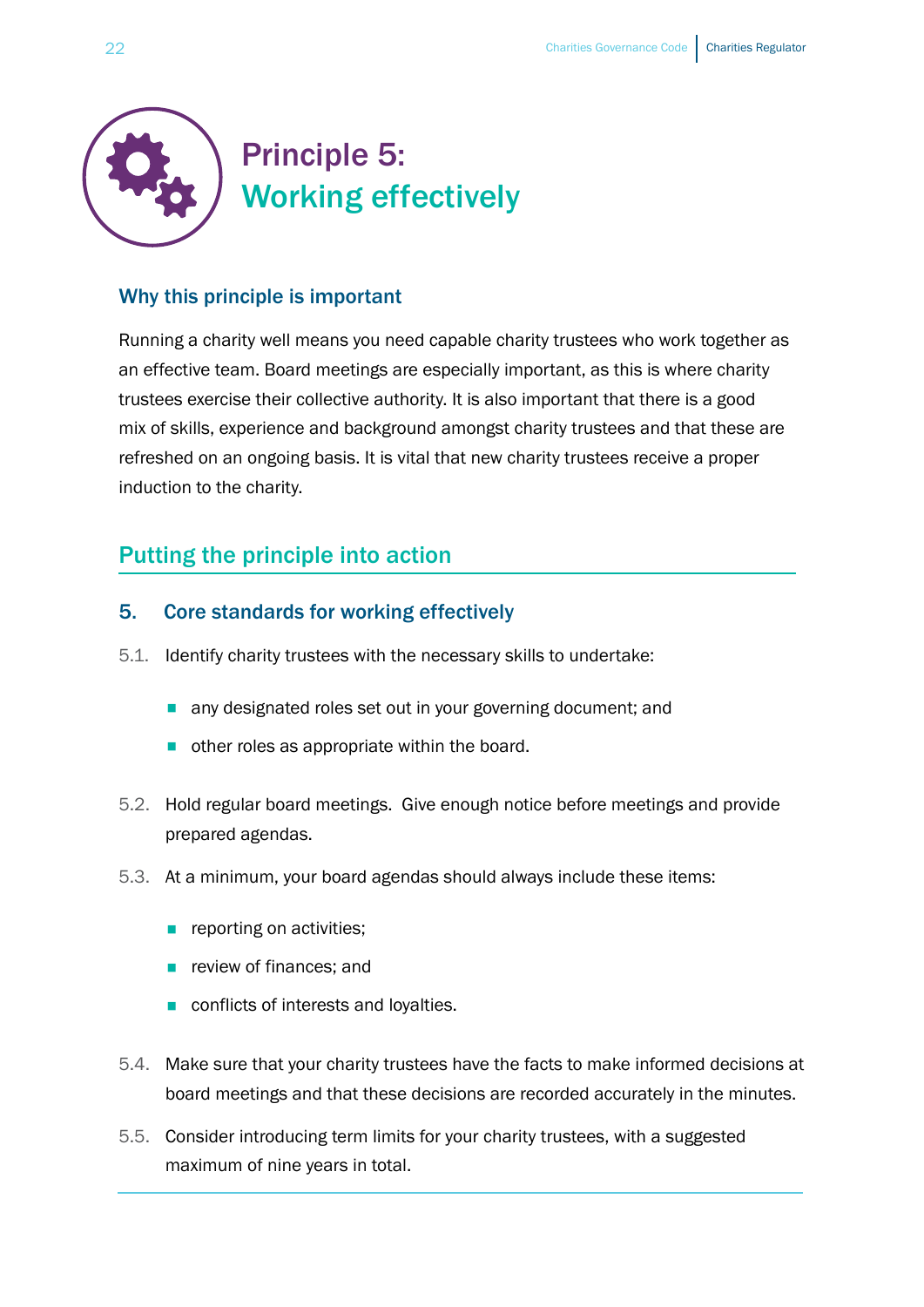- 5.6. Recruit suitable new charity trustees as necessary and make sure that they receive an induction.
- 5.7. Make sure all of your trustees understand:
	- their role as charity trustees;
	- the charity's governing document; and
	- this Code.
- 5.8. Commit to resolving problems and emerging issues as quickly as possible and in the best interests of your charity.
- 5.9. From time to time, review how your board operates and make any necessary improvements.

#### Additional standards

- 5.10. Make sure you send out board packs with enough notice and include all relevant reports and explanatory papers to enable informed decision-making.
- 5.11. Make sure that you have a charity trustee succession plan in place and consider how you can maximise diversity among your charity trustees.
- 5.12. Put in place a comprehensive induction programme for new charity trustees.
- 5.13. Conduct a regular review that includes an assessment of:
	- the effectiveness of your board as a whole, office holders and individual charity trustees;
	- adherence to the board code of conduct; and
	- the structure, size, membership and terms of reference of any subcommittees.
- 5.14. Do regular skills audits and provide appropriate training and development to charity trustees. If necessary, recruit to fill any competency gaps on the board or of your charity.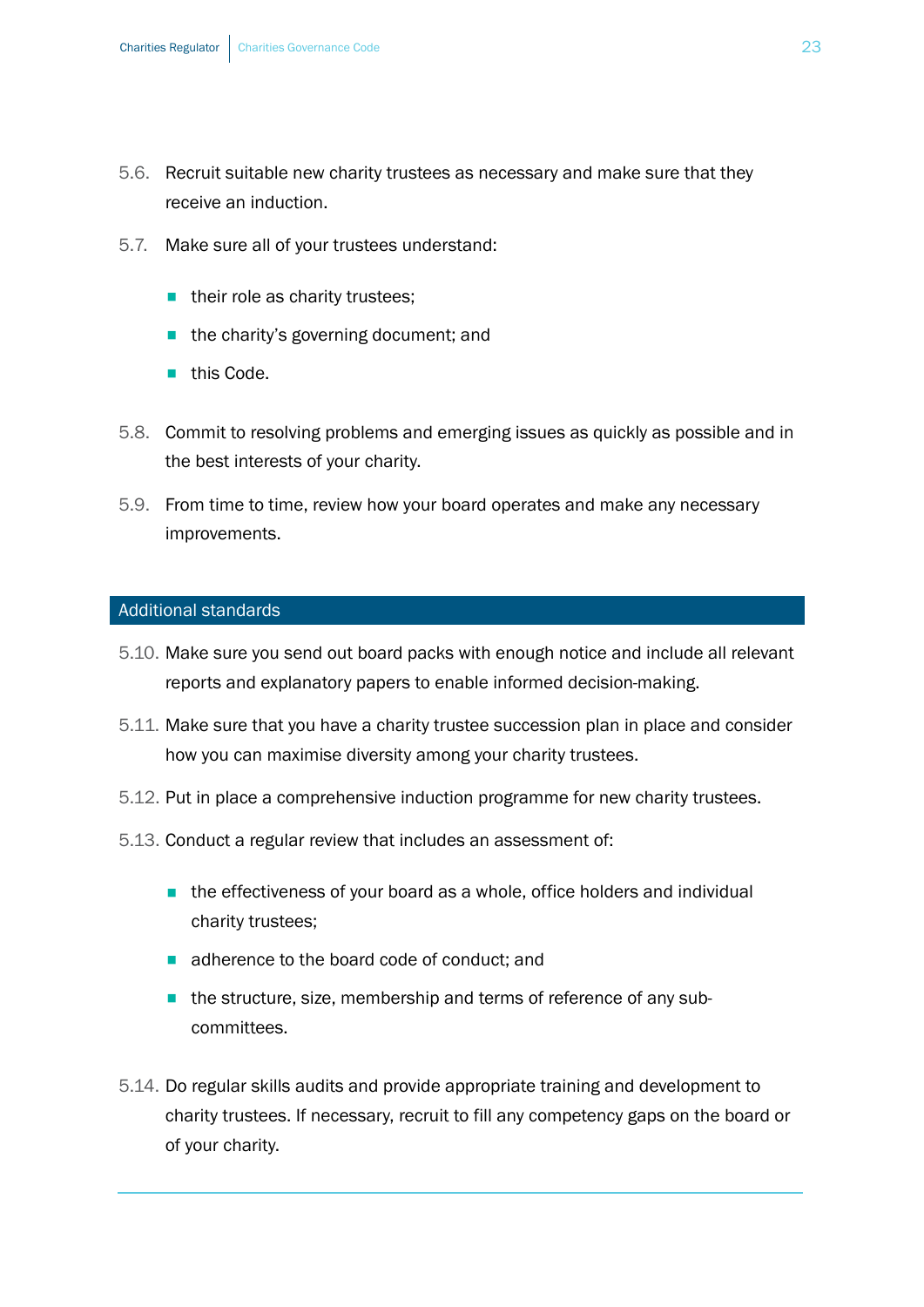# <span id="page-23-0"></span>Principle 6: Being accountable and transparent

### Why this principle is important

Accountability for your charity does not just mean accounting for the money you have brought in and spent (although that is clearly very important). It involves being open and transparent about all charity matters. It is about being able to:

- stand over what your charity does and how it does it; and
- **EX** justify this to any person or group who queries what your charity has done or is doing.

As an organisation set up to provide public benefit, this means you should be able to explain this to anyone who asks.

A charity's stakeholders are any individuals or groups of people who have a legitimate stake in the work of that charity. This includes:

- $\blacksquare$  the people who benefit (directly or indirectly) from any services provided by the charity;
- members:
- staff and volunteers:
- partner organisations and supporters;
- funders and donors;
- **n** regulators;
- public representatives; and
- $\blacksquare$  the general public.

Being open and transparent is an important way for charities to build public trust not only in their own organisation, but also in the charity sector as a whole.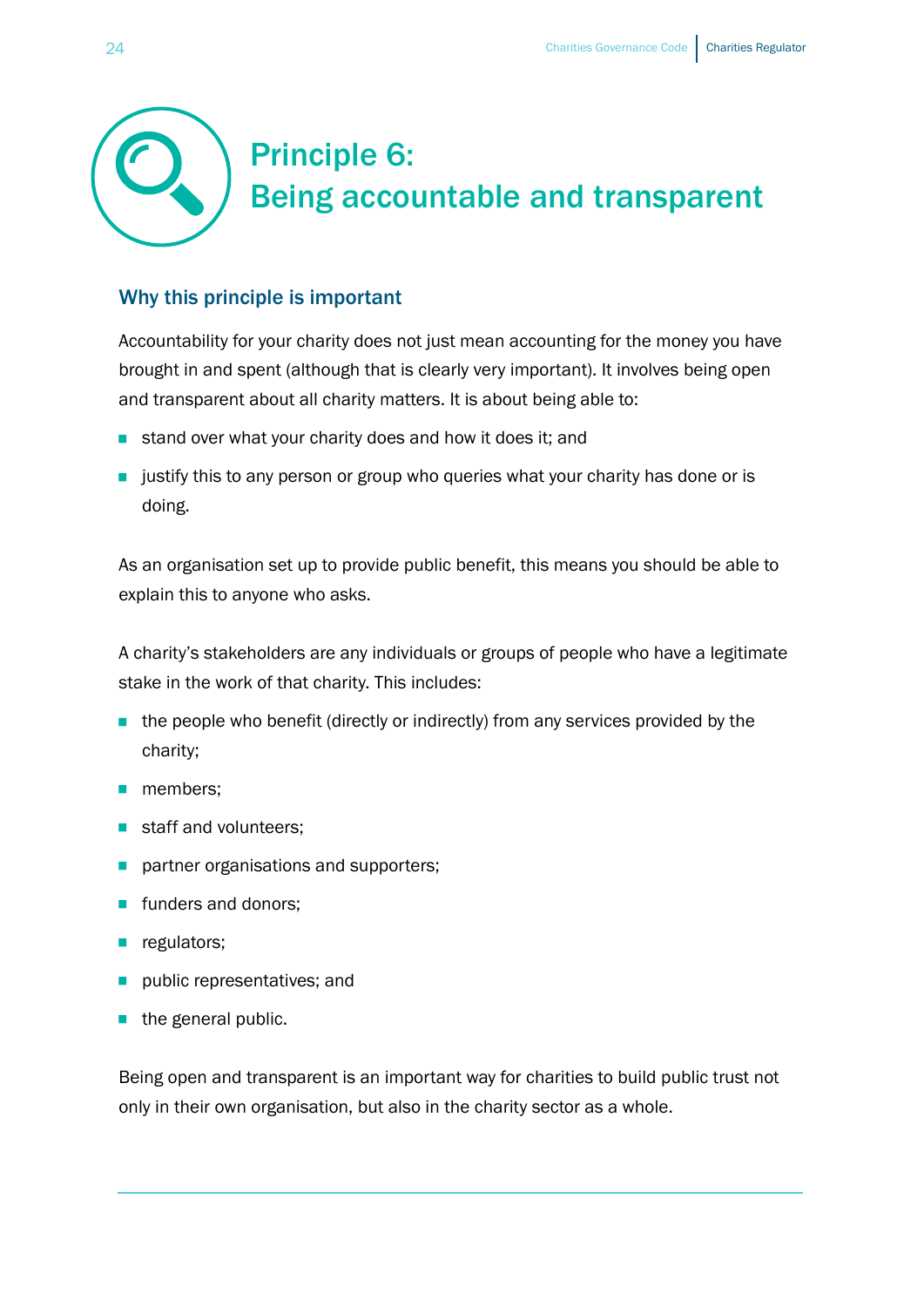# Putting the principle into action

#### 6. Core standards for being accountable and transparent

- 6.1. Make sure that the name and Registered Charity Number (RCN) of your charity is displayed on all of your written materials, including your:
	- website:
	- social media platforms; and
	- email communications.
- 6.2. Identify your stakeholders and decide how you will communicate with them.
- 6.3. Decide if and how you will involve your stakeholders in your:
	- **n** planning;
	- decision-making; and
	- **P** review processes.
- 6.4. Make sure you have a procedure for dealing with:
	- queries:
	- comments; and
	- **n** complaints.
- 6.5. Follow the reporting requirements of all of your funders and donors, both public and private.

#### Additional standards

- 6.6. Produce unabridged (full) financial accounts and make sure that these and your charity's annual report are widely available and easy for everyone to access.
- 6.7. Make sure all the codes and standards of practice to which your charity subscribes are publicly stated.
- 6.8. Regularly review any complaints your charity receives and take action to improve organisational practice.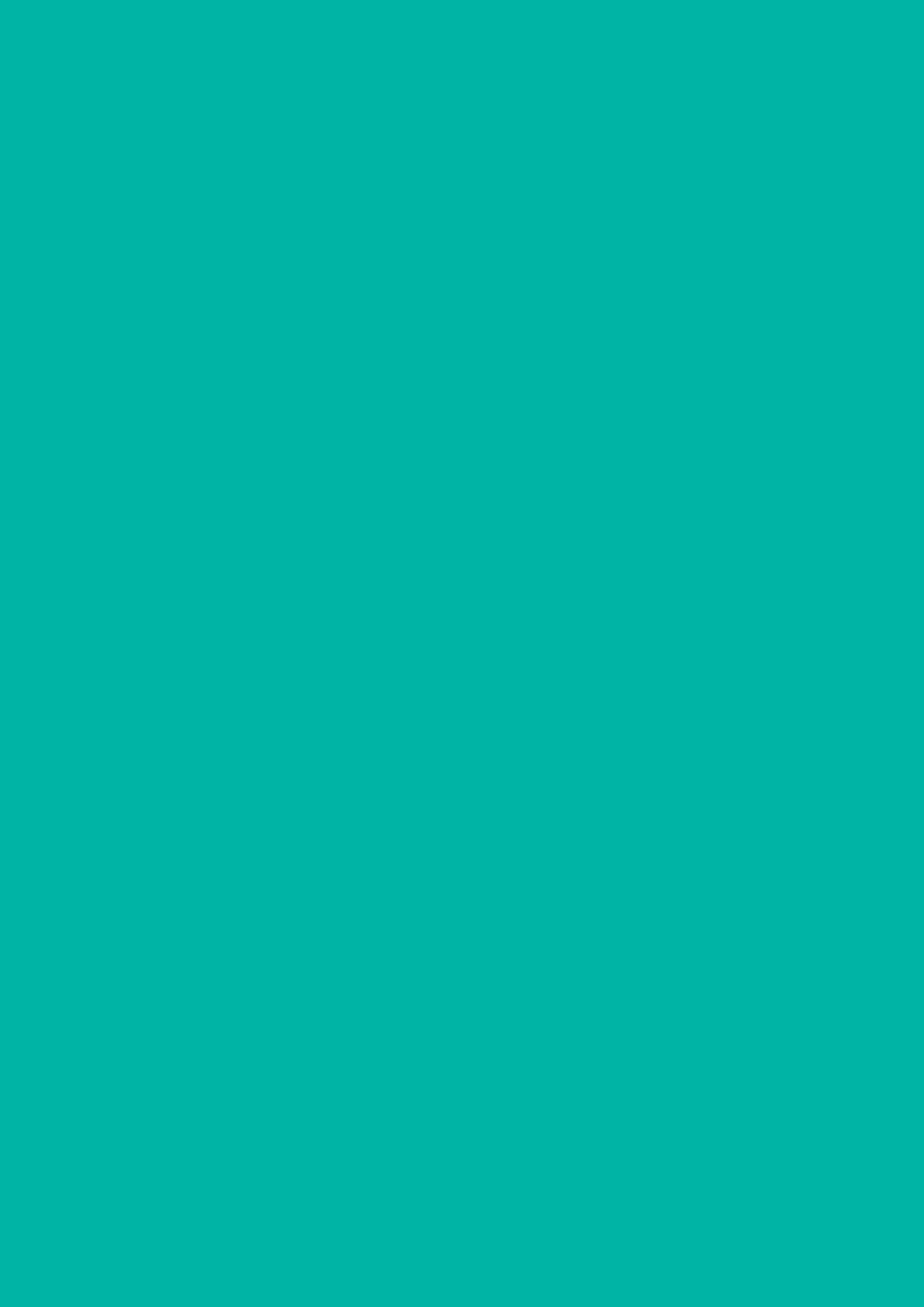<span id="page-26-0"></span>Appendices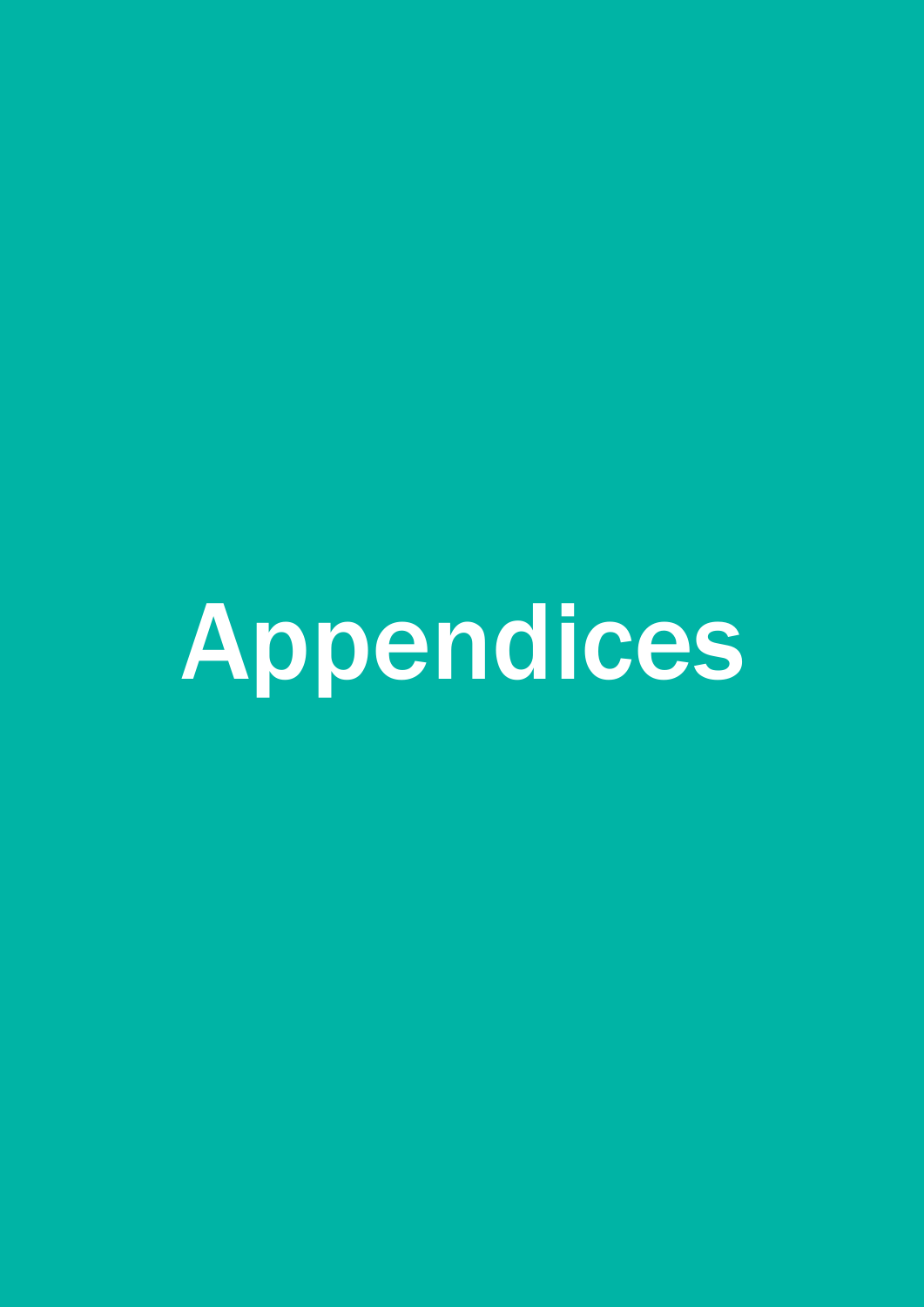# <span id="page-27-0"></span>Appendix 1: Glossary of terms used

#### Assets

All funds held, and all property and equipment owned or held by the charity are assets.

#### Board

The board is the governing body of a charity. It is made up of the charity trustees. It may also be known by a different name such as the:

- committee;
- council; or
- core group.

#### Board packs

These are the papers that are sent out to the charity trustees before a board meeting. They should always contain:

- an agenda for the meeting; and
- draft minutes from the last meeting.

They may also include:

- written reports from staff, trustees and sub-committees;
- financial reports; and
- papers giving information about significant proposals to be discussed at the meeting.

#### Charitable object

A charitable object is the purpose of a charity as outlined in its governing document. It may consist of a main object and a number of ancillary objects. A main object is the primary purpose of a charity detailed in its governing document. An ancillary object is a purpose detailed in a charity's governing document that is incidental to and supports the charity's main object.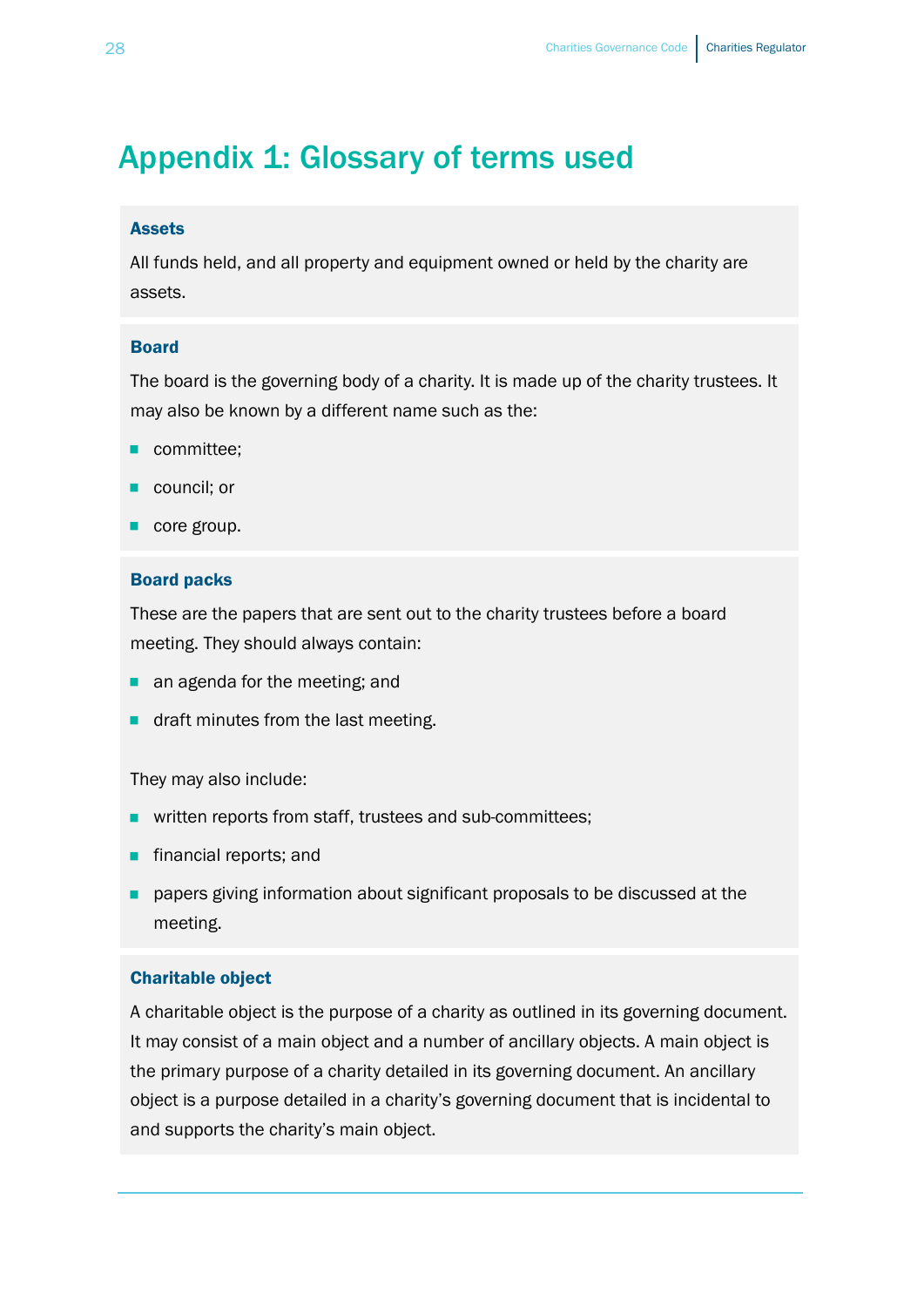#### Charitable purpose

Under charity law, charitable purpose is one or more of the following:

- prevention or relief of poverty or economic hardship;
- advancement of education:
- advancement of religion; or
- **a** any other purpose that is of benefit to the community.

Any other purpose that is of benefit to the community includes:

- integration of the disadvantaged;
- protection of the natural environment;
- **P** promotion of health and voluntary work;
- **P** promotion of religious or racial harmony;
- advancement of community welfare and development;
- advancement of environmental sustainability;
- advancement of conflict resolution;
- advancement of effective use of the property of charities;
- advancement of the sciences and the arts; and
- prevention or relief of the suffering of animals.

#### Charities Regulator

This is the Republic of Ireland's national statutory regulator for charitable organisations. The Charities Regulator is an independent authority and was established in October 2014 under the Charities Act 2009. Its main functions include setting up and maintaining a public register of charities and making sure that charities comply with the Charities Acts.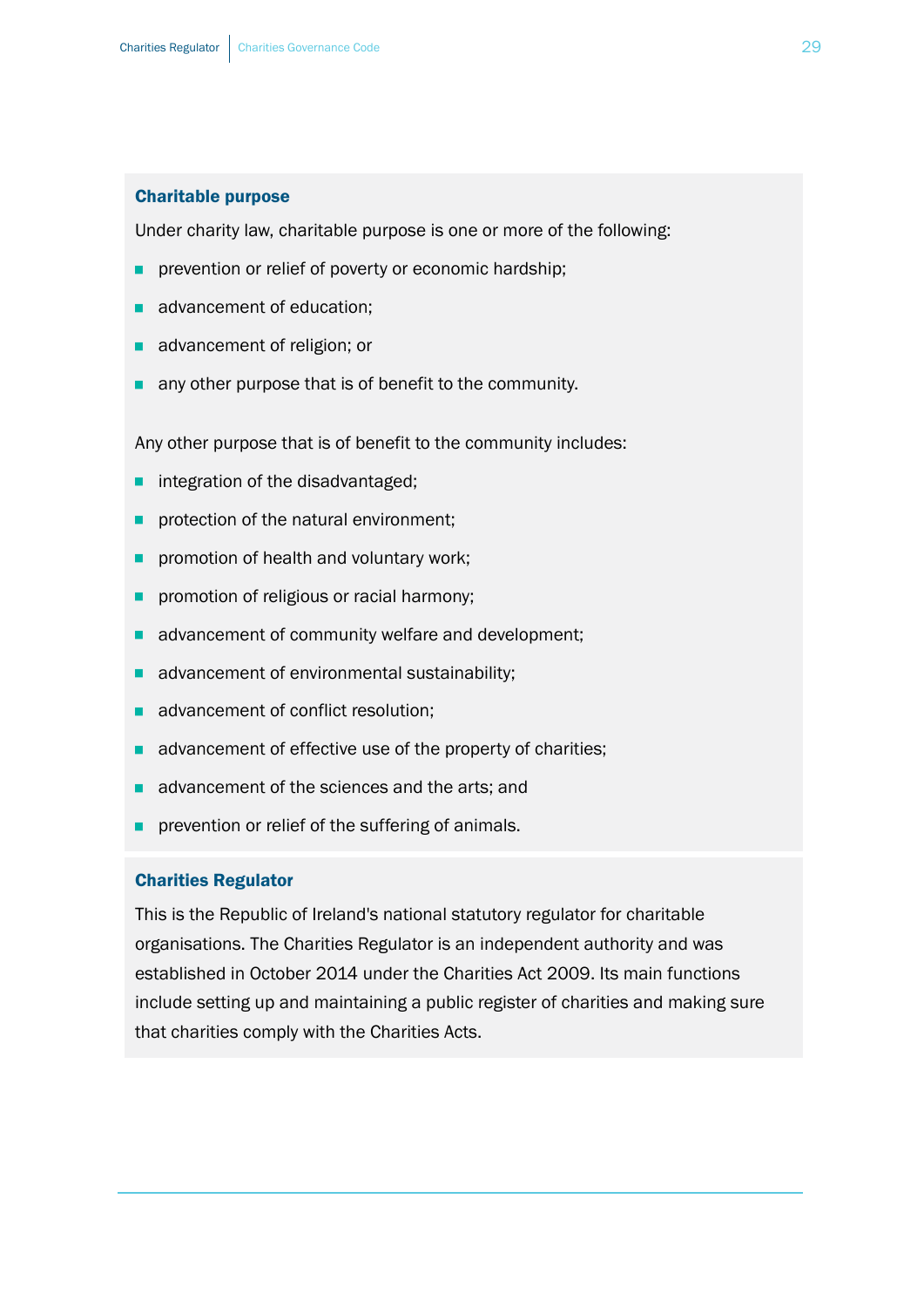#### **Charity**

A charity is any organisation operating in the Republic of Ireland that has a charitable purpose and provides public benefit.

Organisations that are not charities include:

- those established only to promote athletic or amateur games or sports;
- trade unions;
- political parties;
- **D** lobbyists;
- Chambers of Commerce;
- **■** fundraising groups set up solely to fundraise for charities that are already registered; and
- fundraising groups set up solely to help a particular person.

#### Charity trustees

Charity trustees are the people who ultimately exercise control over, and are legally responsible for, the charity.

If the charity is a company, these people may also be known as directors or board members.

In an unincorporated association they may be known as committee members.

In the case of a trust it can be more complicated. If the trustees of the trust (see Trust) are the ones who decide policy and control the assets, then they are also charity trustees. However, if the trustees merely have their names on the deeds of property but cannot sell or dispose of the property without the permission of the Charities Regulator, and have no other responsibilities, they are not charity trustees.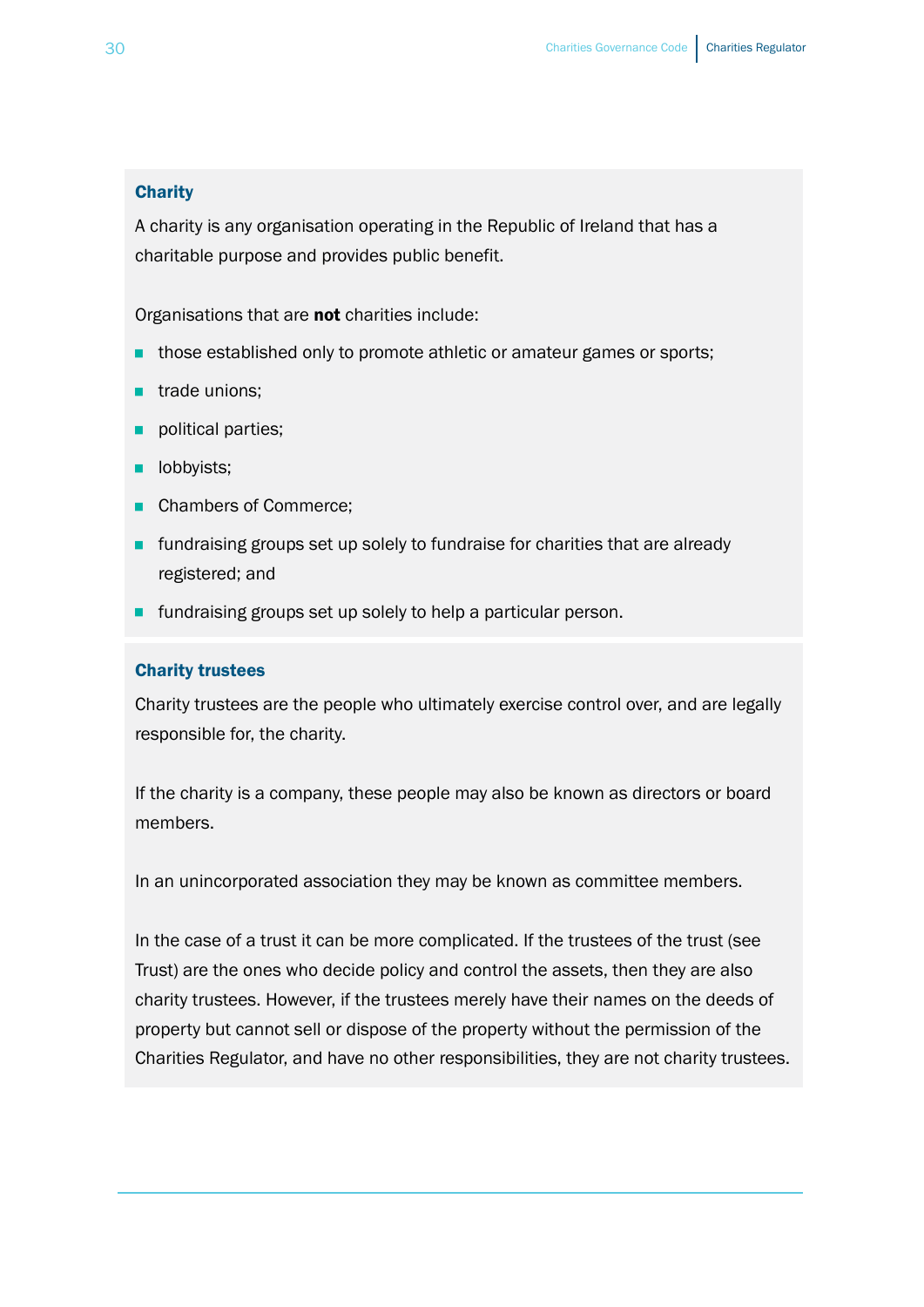#### Company Limited by Guarantee

This is the most common form of incorporated legal status for charities because:

- it is a distinct legal entity and in law is considered to be separate to its members or board members;
- $\blacksquare$  it is a democratic structure the company is controlled by the members who elect the board of directors;
- **n** members cannot benefit from any profits made; and
- each board member's liability is limited to a nominal sum which they guarantee to pay if the company has debts on winding up.

#### Conflict of interests

A conflict of interest is any situation in which a charity trustee's personal interests could prevent them, or even just appear to prevent them, from making a decision in the best interests of the charity.

**Example:** a conflict of interest may arise if a charity trustee influences the awarding of a contract to a company owned by a family member.

It is legal to award a contract to the best qualified company, even if that company is owned by a relative of a charity trustee, but the charity trustee must not be part of the decision-making process.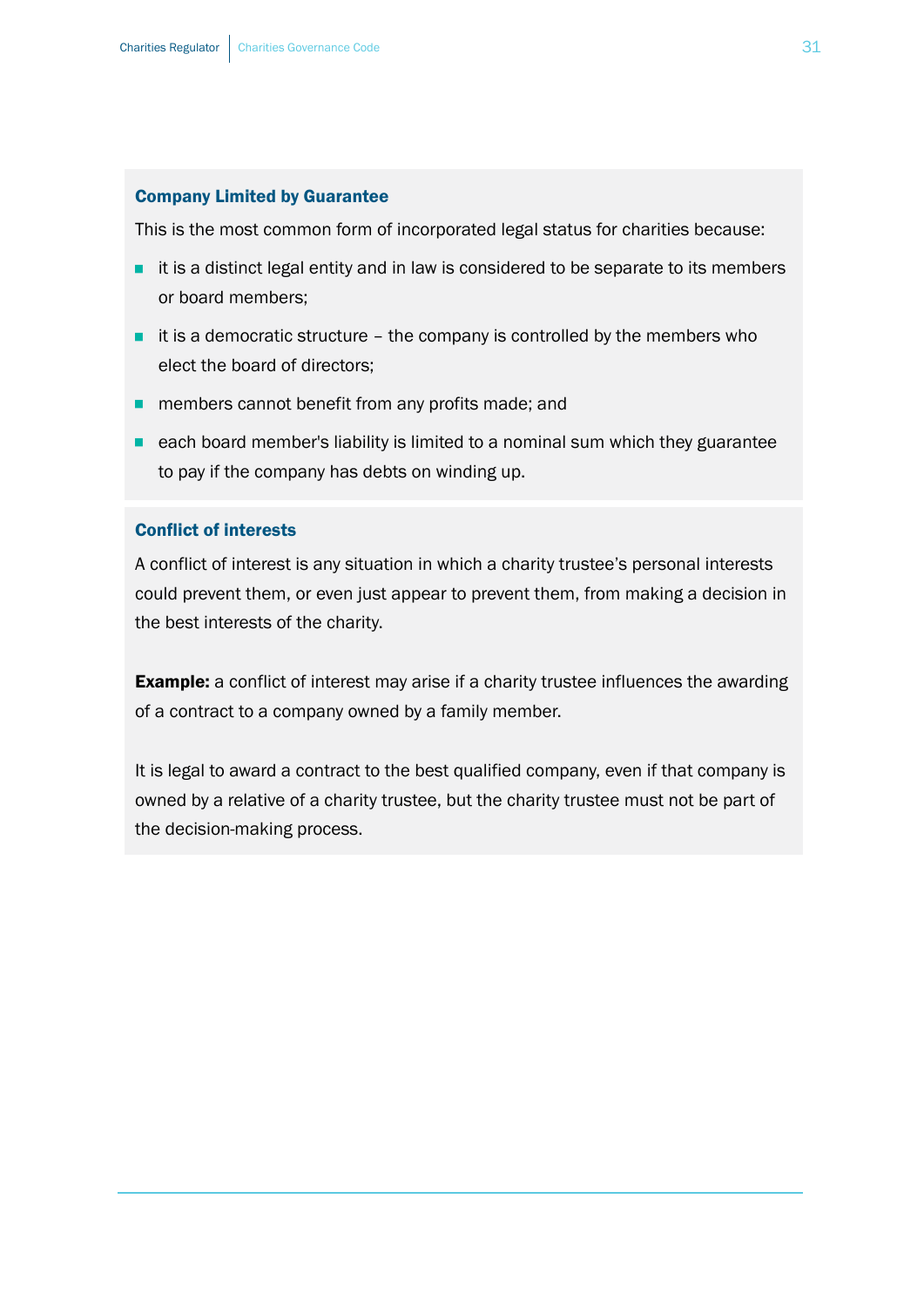#### Conflict of loyalties

A conflict of loyalties is when a charity trustee's loyalty to another group could prevent them, or even just appear to prevent them, from making a decision in the best interests of the charity.

**Example:** This might happen when the charity trustee has joined the board as a nominee of a particular group, such as members in a particular county, a funding body, or staff.

This situation could cause the charity trustee to think that they should act in the interests of the group that nominated them, rather than the charity as a whole.

#### **Contractor**

A contractor works on a 'contract for services' basis and invoices the organisation for the services provided. People such as graphic designers, consultants or lawyers would often fall into the category of contractor.

Employees are different because they have a 'contract of service' and are on the organisation's PAYE payroll.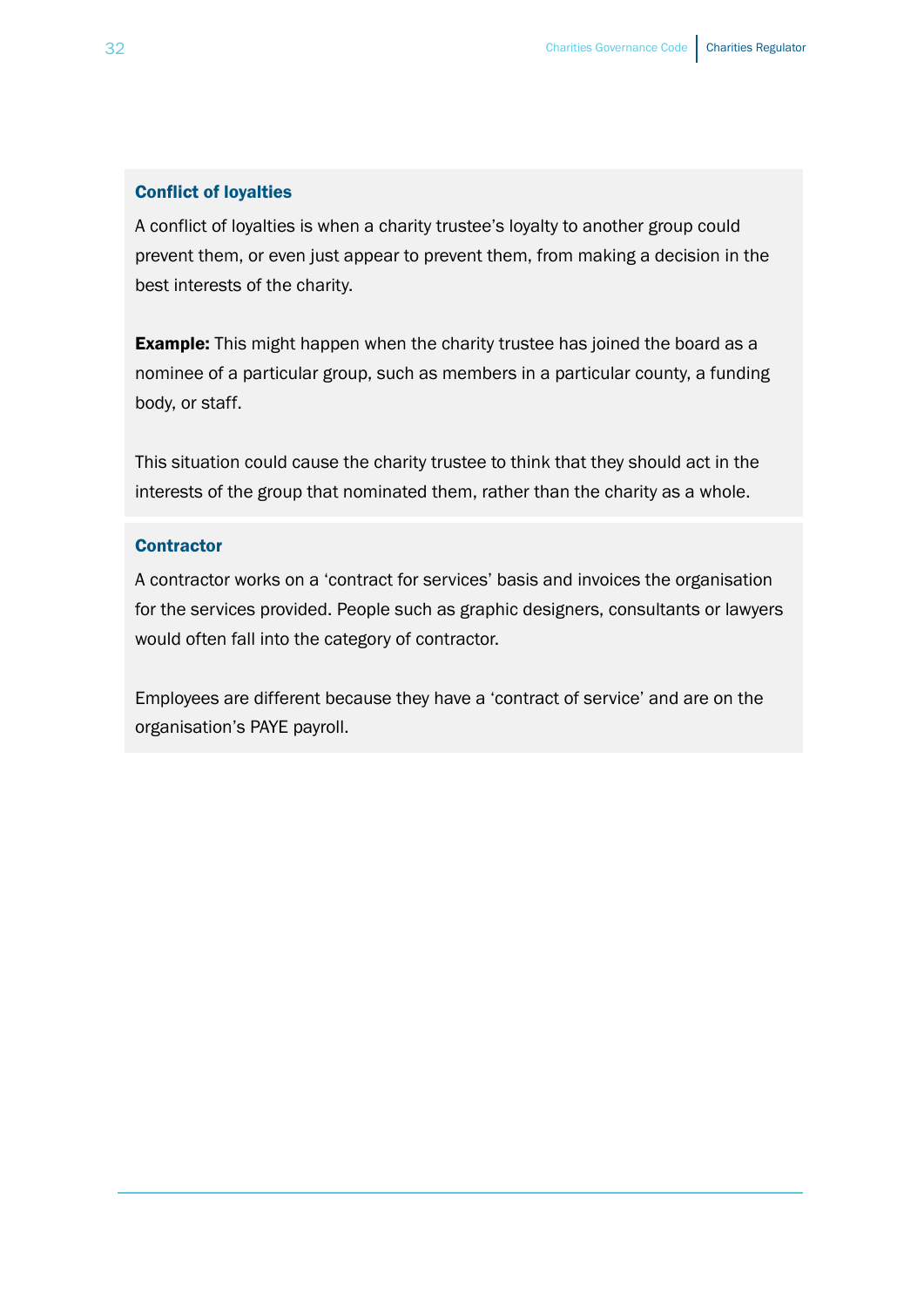#### **Diversity**

Diversity in the context of a board of charity trustees means the board members have a mix of skills and experience and they reflect the diversity that exists in our society.

Many charity boards are made up of people who are very similar to each other. Increasingly, diversity means considering how to attract people on to the board who are different in terms of:

- age;
- **B** gender;
- **n** ethnicity;
- **B** background; and
- **B** life experience.

It also means making sure there are no unnecessary barriers that might prevent people from joining or taking part on the board.

#### Fit for purpose

'Fit for purpose' is the term used in considering a charity's legal form (see Legal form below) and governing document. It asks if these are robust enough to support the charity's current operations and needs effectively.

Small charities are often unincorporated associations – associations that do not have a legal status of their own. But, if they grow in terms of income and are thinking of taking on staff they should consider becoming an incorporated entity like a company limited by guarantee (see earlier entry). An incorporated entity is established as a separate legal entity.

Governing documents can also become outdated, but still be legally binding on the charity unless they are amended (as detailed in the governing document rules).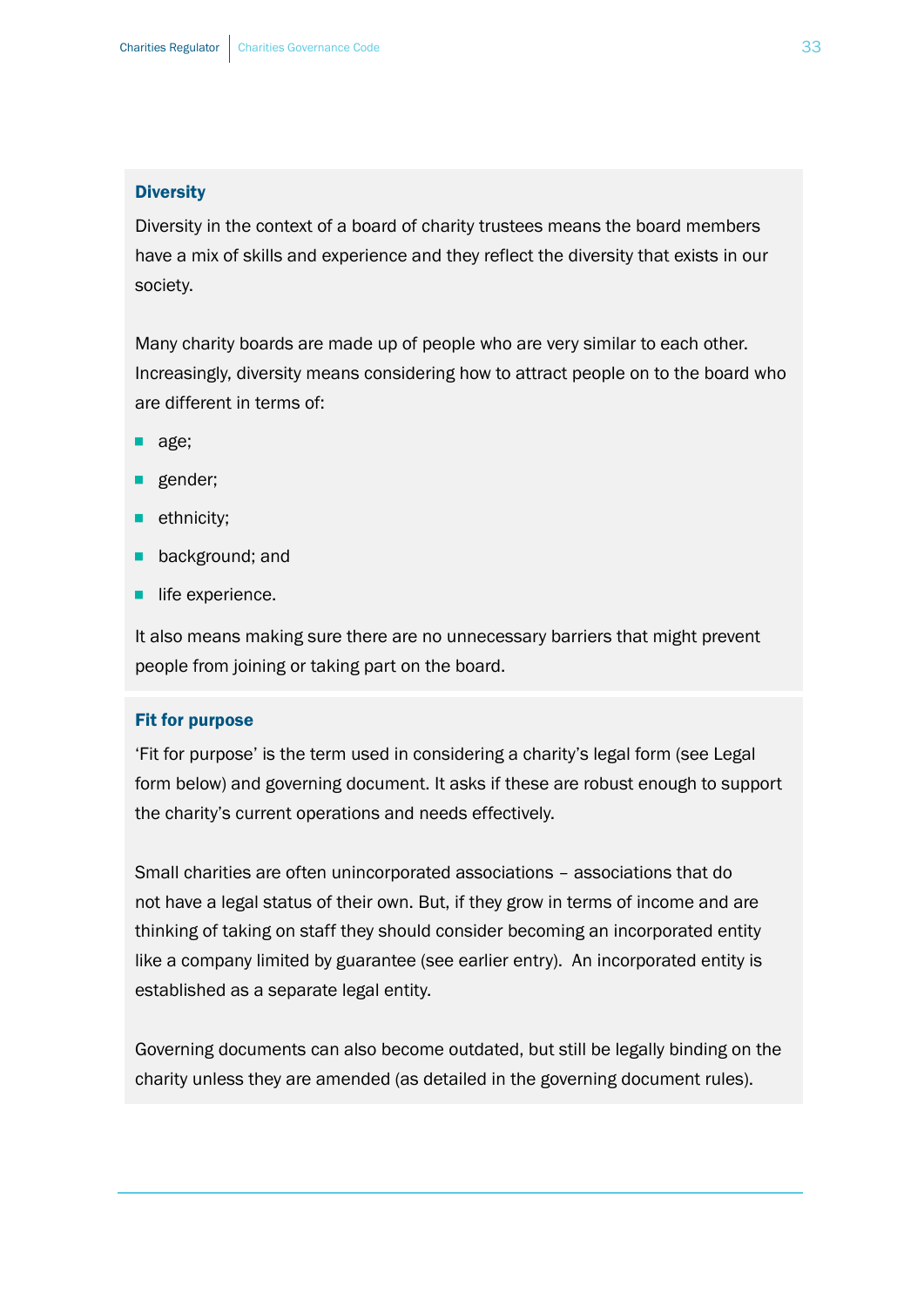#### Governing document

The governing document is the legal document outlining what a charity is and how it operates. It is usually called the 'constitution', but may also be known as the 'deed of trust' or the 'rules', depending on the charity's legal structure.

Companies limited by guarantee used to have a memorandum and articles of association, but these are now called 'constitutions'.

#### Legal form

Legal form refers to the type of legal status that the charity has. Many small charities are unincorporated associations, which means that the charity does not have a separate legal status of its own. The most common form of incorporated legal status for charities is a company limited by guarantee (see Company Limited by Guarantee).

#### Operational policy

Operational policies relate to the running of the charity rather than policy positions that are views and opinions that the charity holds.

**Example:** In a youth project, a policy on how to deal with substance abuse among service users would be an operational policy, while a policy on decriminalising drug use would be a public policy position.

#### Out-of-pocket expenses

Out-of-pocket expenses cover any costs incurred by charity trustees while carrying out their duties, provided that they were incurred 'wholly, exclusively and necessarily in the performance of their duties<sup>'12</sup> as charity trustees.

You should pay back expenses based on receipts from the person who paid the expense, not on a flat-rate basis.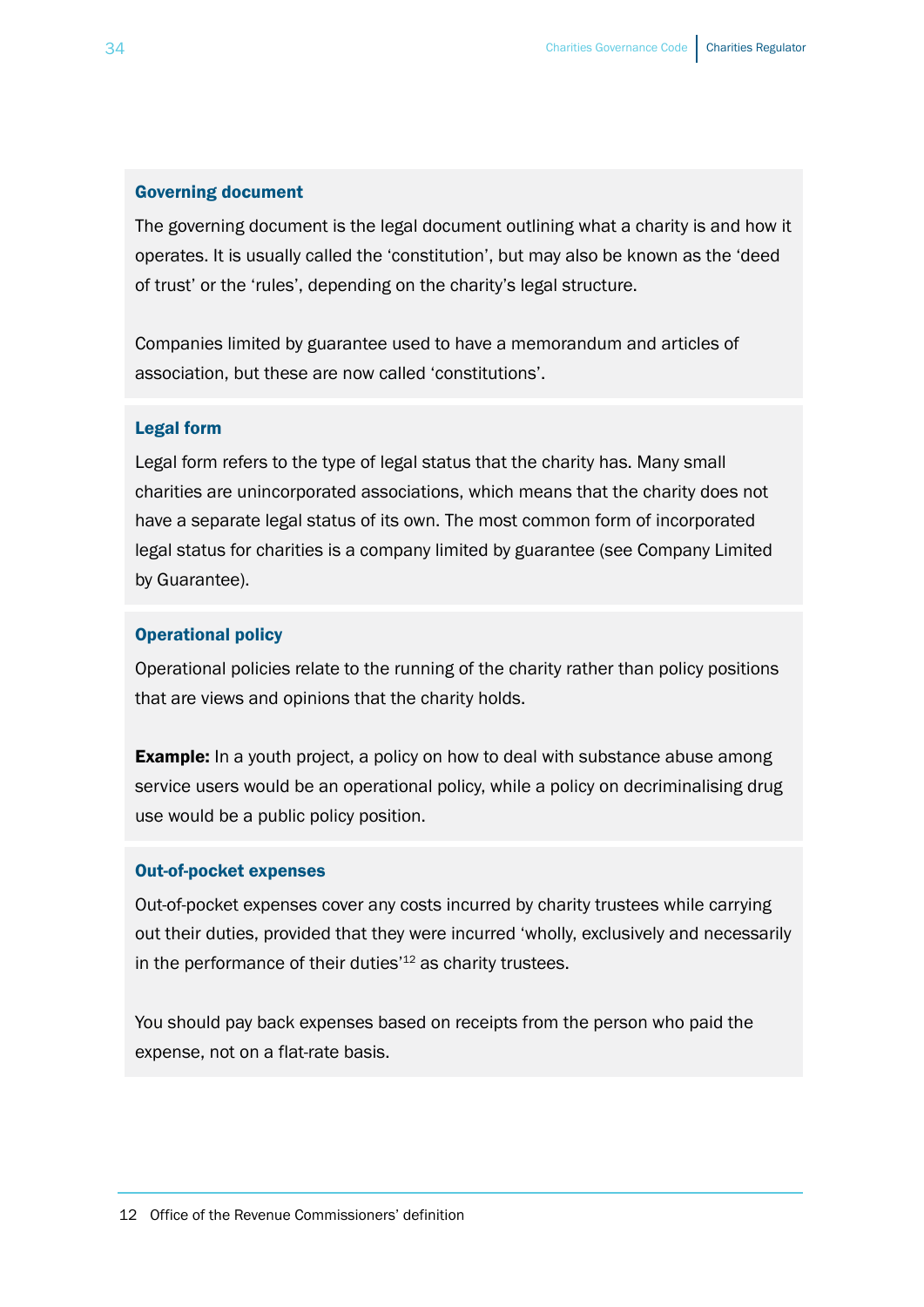#### Private benefit

This is something that benefits an individual. It is acceptable for a charity to provide some private benefit, but it must be necessary and reasonable and contribute to the public benefit that the charity provides.

**Example:** A paid employee of a charity receives private benefit. That is acceptable if their employment is necessary to provide public benefit and their pay and conditions are reasonable.

#### Public benefit

This is something that benefits the public as a whole or a section of the public in Ireland or elsewhere.

**Example:** Raising funds for one person to receive medical treatment overseas is a private rather than a public benefit. However, raising funds to treat a number of people with a rare illness may provide public benefit, as long as everyone with that rare illness can apply to access the treatment.

#### Register of Charities

This is a list of all charities registered and regulated in the Republic of Ireland, and they are publicly accessible on the website of the Charities Regulator.

#### Standing items

Standing items appear on every board agenda and they should be discussed at every board meeting.

**Example:** Every board agenda should include:

- reporting on the charity's activities;
- addressing any conflicts of interests and loyalties (even if there are rarely any conflicts to declare); and
- discussion of the finances of the charity.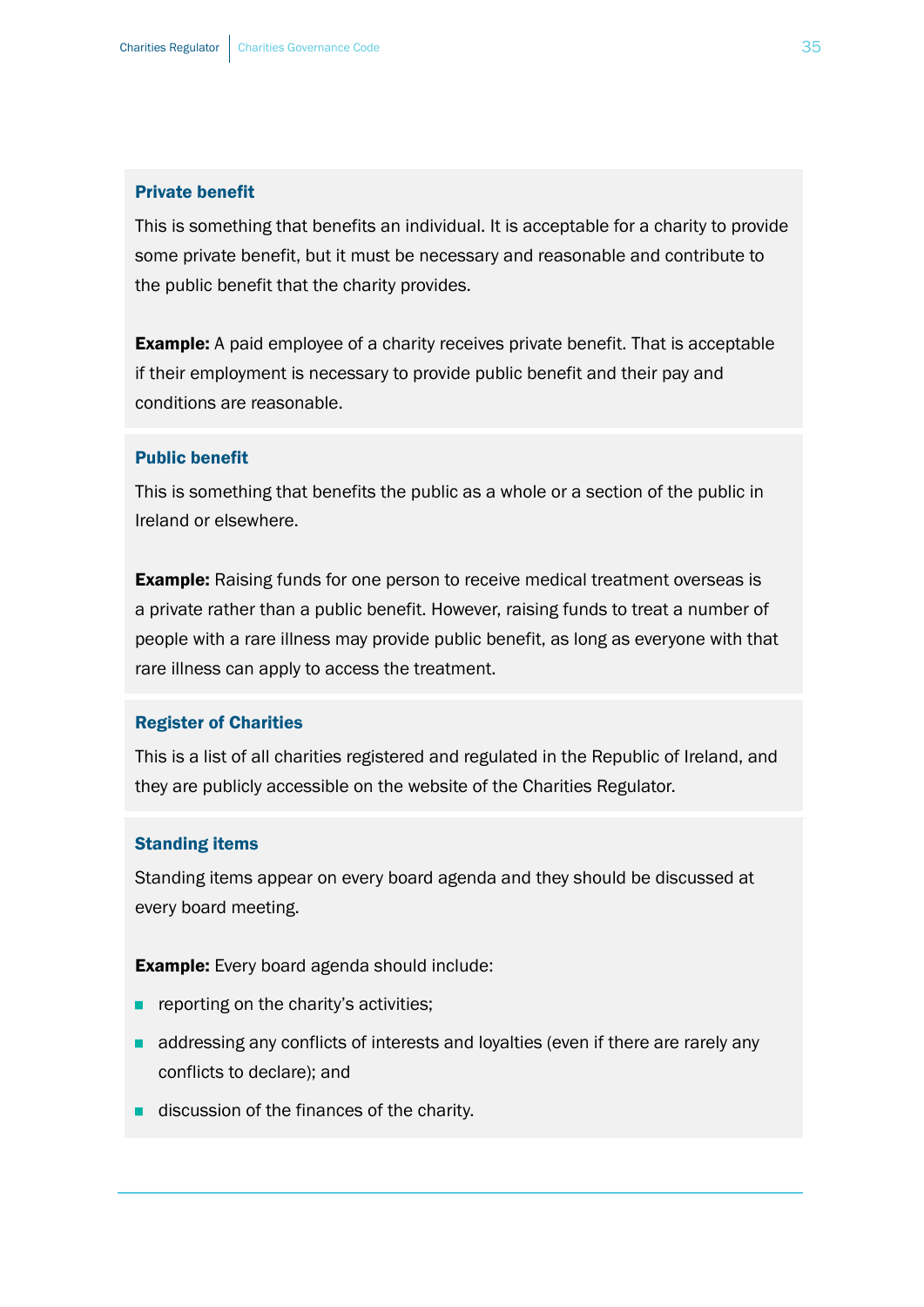#### Succession plan

A succession plan is a way of identifying and developing new leaders who replace existing leaders as needed.

#### **Trust**

A charitable trust is a legal arrangement:

- established for a charitable purpose only;
- established under a deed of trust that requires the trustees of the trust to apply all of the property (both real and personal) of the trust to further that purpose except for money expended in the management of the trust; and
- under which none of the property is payable to the trustees of the trust other than in accordance with section 89 of the Charities Act 2009.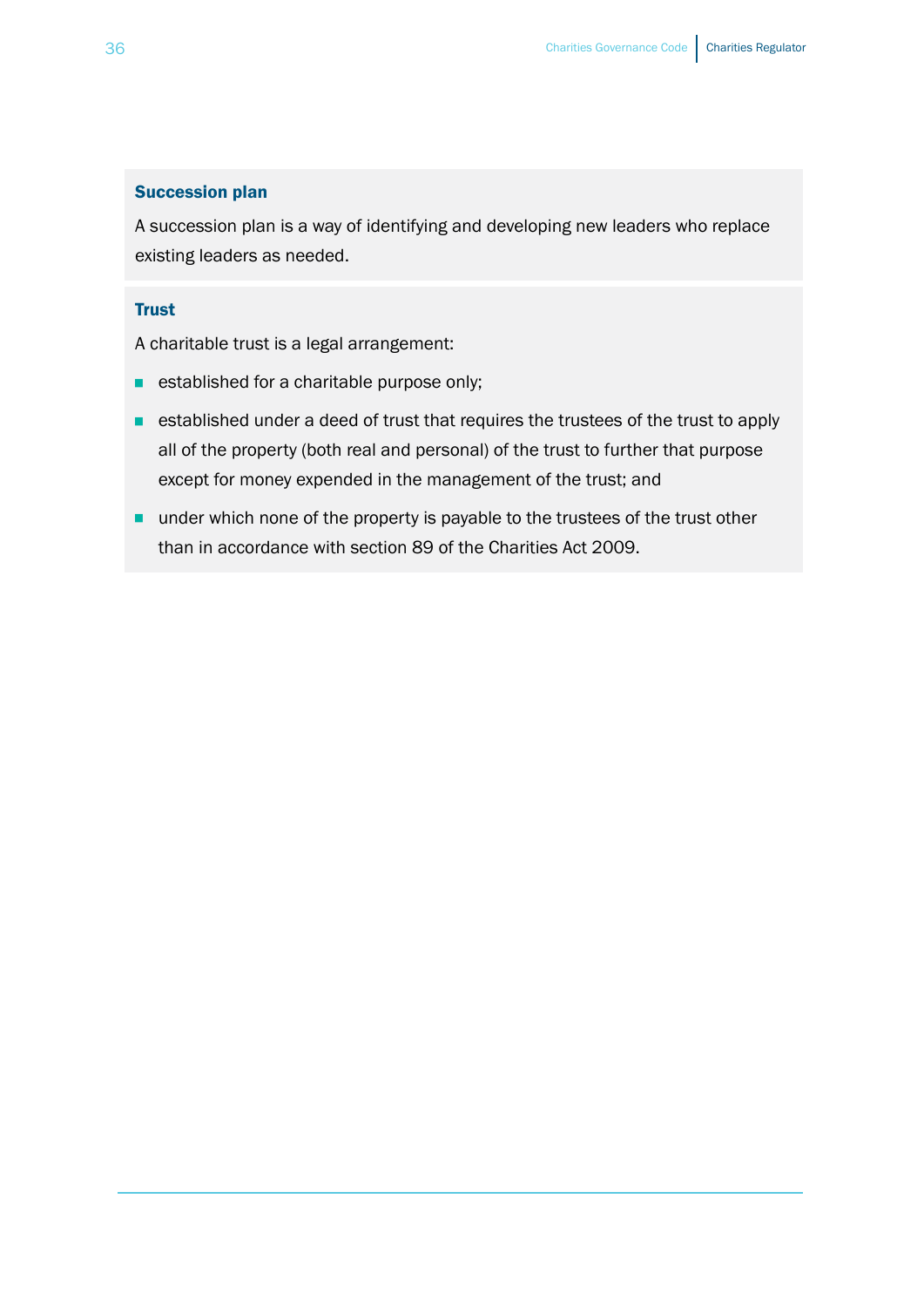# <span id="page-36-0"></span>Appendix 2: Compliance Record Form

Please fill in this form to record:

- the actions that your charity takes to meet each standard of the Charities Governance Code; and
- $\blacksquare$  the evidence that backs this up.

You should approve the Compliance Record Form at a board meeting before you report on your compliance to us.

Every year after your first report, you need to follow the 'Ten steps to reporting on compliance'. The Charities Regulator may ask to see your most recent Compliance Record Form or any earlier Compliance Record Form at any time.

The type of evidence we expect depends on the complexity of your charity.

The minimum expected of all charities would be to discuss and agree at board meetings how they will meet the standards and document their decisions in the minutes. For volunteer-only charities this will be enough to meet many of the core standards.

We would expect a charity with paid staff to provide more documentation like workplans and written policies as evidence of the actions they have taken.

We would expect more complex charities to provide more extensive documentation than other charities.

Please use the [glossary](#page-27-0) when filling in the form.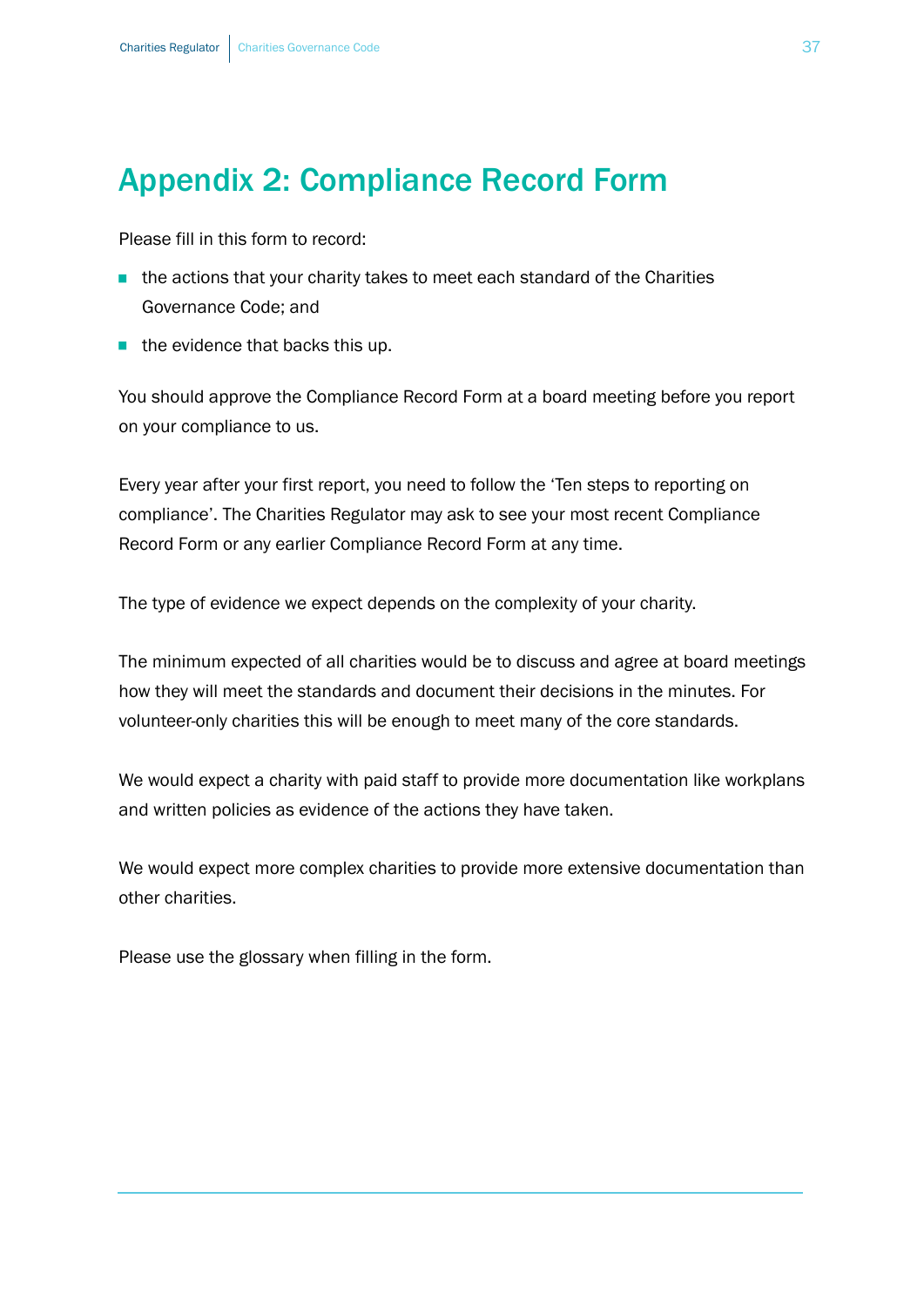

| <b>Standards</b> |                                                                                                                                                                                                                           | <b>Actions our charity</b><br>takes to meet the<br>standards | Evidence of our<br>actions |
|------------------|---------------------------------------------------------------------------------------------------------------------------------------------------------------------------------------------------------------------------|--------------------------------------------------------------|----------------------------|
| 1.               | Core standards for advancing charitable purpose                                                                                                                                                                           |                                                              |                            |
| 1.1.             | Be clear about the purpose<br>of your charity and be able to<br>explain this in simple terms to<br>anyone who asks.                                                                                                       |                                                              |                            |
| 1.2.             | Consider whether or not<br>any private benefit arises<br>(see glossary). If a private<br>benefit arises, consider if it<br>is reasonable, necessary and<br>ancillary to the public benefit<br>that your charity provides. |                                                              |                            |
| 1.3.             | Agree an achievable plan for<br>at least the next year that sets<br>out what you will do to advance<br>your purpose.                                                                                                      |                                                              |                            |
| 1.4.             | Make sure your charity has the<br>resources it needs to do the<br>activities you plan. If you don't<br>have the resources, you need<br>to show a plan for getting those<br>resources.                                     |                                                              |                            |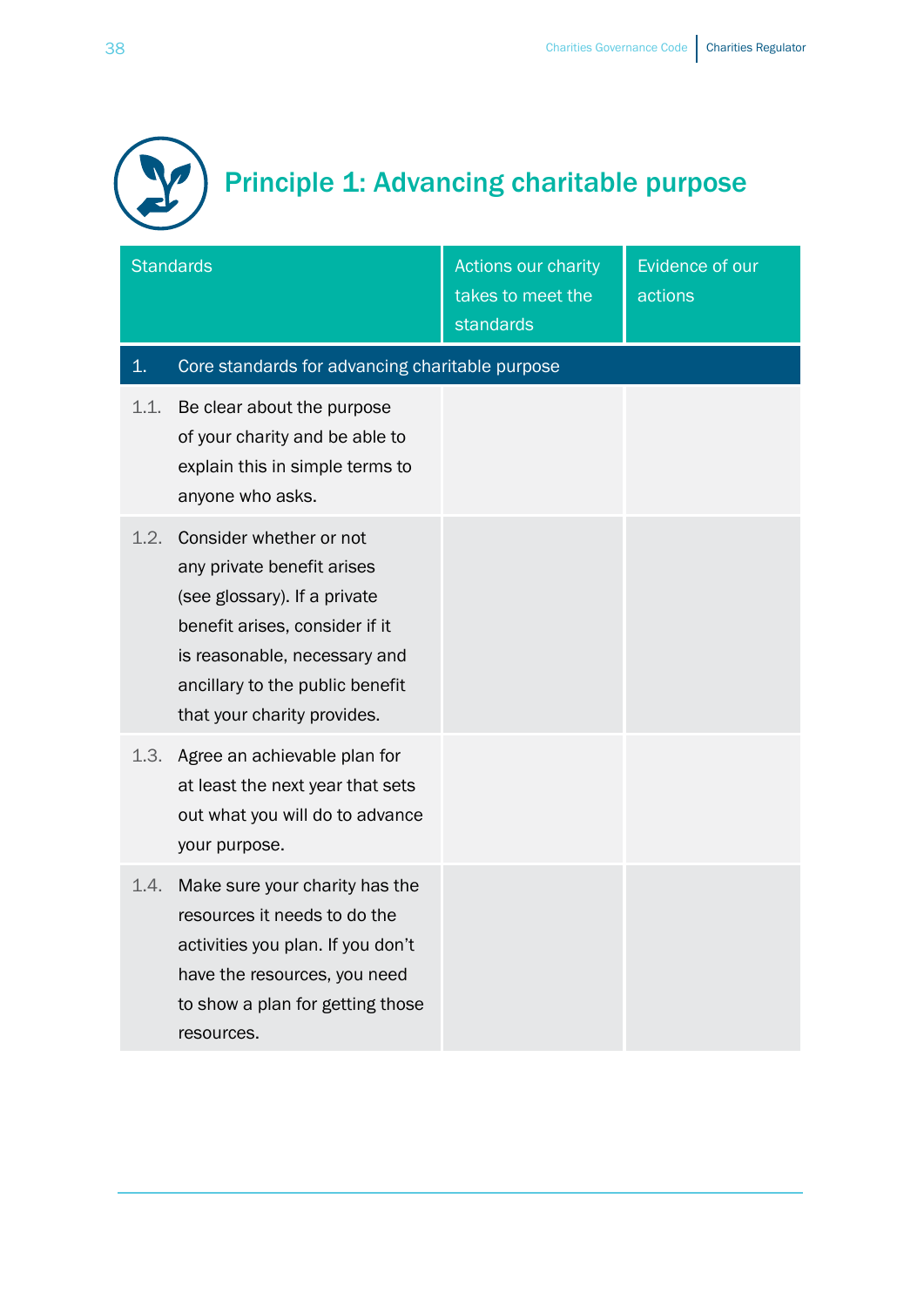|      | <b>Standards</b>                                                                                                                                                          | Actions our charity<br>takes to meet the<br>standards | Evidence of our<br>actions |
|------|---------------------------------------------------------------------------------------------------------------------------------------------------------------------------|-------------------------------------------------------|----------------------------|
| 1.5. | From time to time, review what<br>you are doing to make sure you<br>are still:                                                                                            |                                                       |                            |
|      | acting in line with your<br>charity's purpose; and                                                                                                                        |                                                       |                            |
|      | providing public benefit.                                                                                                                                                 |                                                       |                            |
|      | <b>Additional standards</b>                                                                                                                                               |                                                       |                            |
| 1.6. | Develop your charity's<br>strategic plan and associated<br>operational plans.                                                                                             |                                                       |                            |
| 1.7. | Make sure there is an<br>appropriate system in place to:<br>monitor progress against<br>your plans; and<br>evaluate the effectiveness<br>of the work of your charity.     |                                                       |                            |
| 1.8. | From time to time, consider the<br>advantages and disadvantages<br>of working in partnership<br>with other charities, including<br>merging or dissolving (winding<br>up). |                                                       |                            |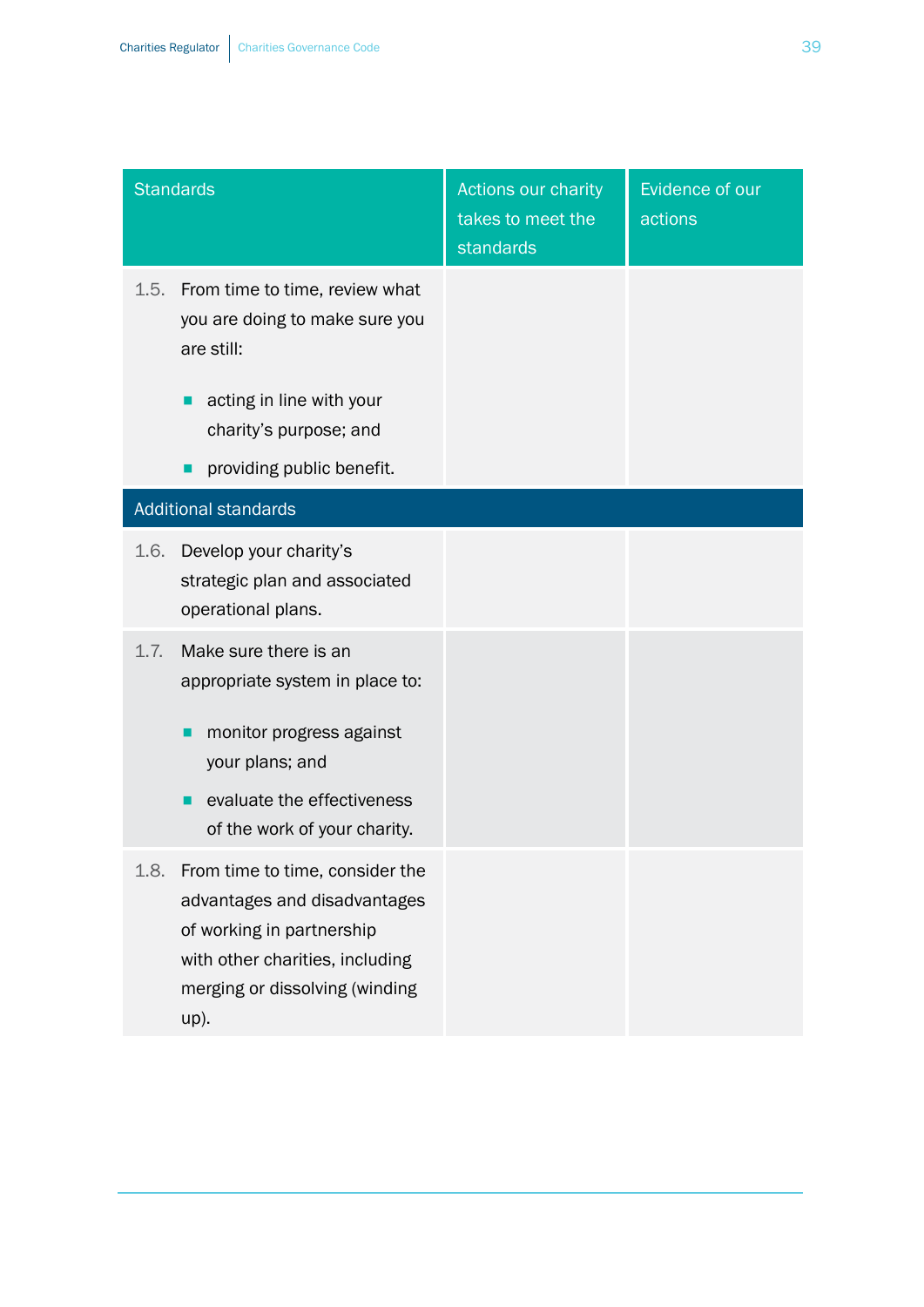

|      | <b>Standards</b>                                                                                                                                                                                                                                                                                                                       | <b>Actions our charity</b><br>takes to meet the<br>standards | Evidence of our<br>actions |
|------|----------------------------------------------------------------------------------------------------------------------------------------------------------------------------------------------------------------------------------------------------------------------------------------------------------------------------------------|--------------------------------------------------------------|----------------------------|
| 2.   | Core standards for behaving with integrity                                                                                                                                                                                                                                                                                             |                                                              |                            |
| 2.1. | Agree the basic values that<br>matter to your charity and<br>publicise these, so that<br>everyone involved understands<br>the way things should be done<br>and how everyone is expected<br>to behave.                                                                                                                                  |                                                              |                            |
| 2.2. | Decide how you will deal with<br>conflicts of interests and<br>conflicts of loyalties. You should<br>also decide how you will adhere<br>to the Charities Regulator's<br>guidelines on this topic.                                                                                                                                      |                                                              |                            |
| 2.3. | Have a code of conduct for<br>your board that is signed by<br>all charity trustees. It must<br>make clear the standard of<br>behaviour expected from<br>charity trustees. This includes<br>things like maintaining board<br>confidentiality and what to do<br>in relation to:<br>gifts and hospitality; and<br>out-of-pocket expenses. |                                                              |                            |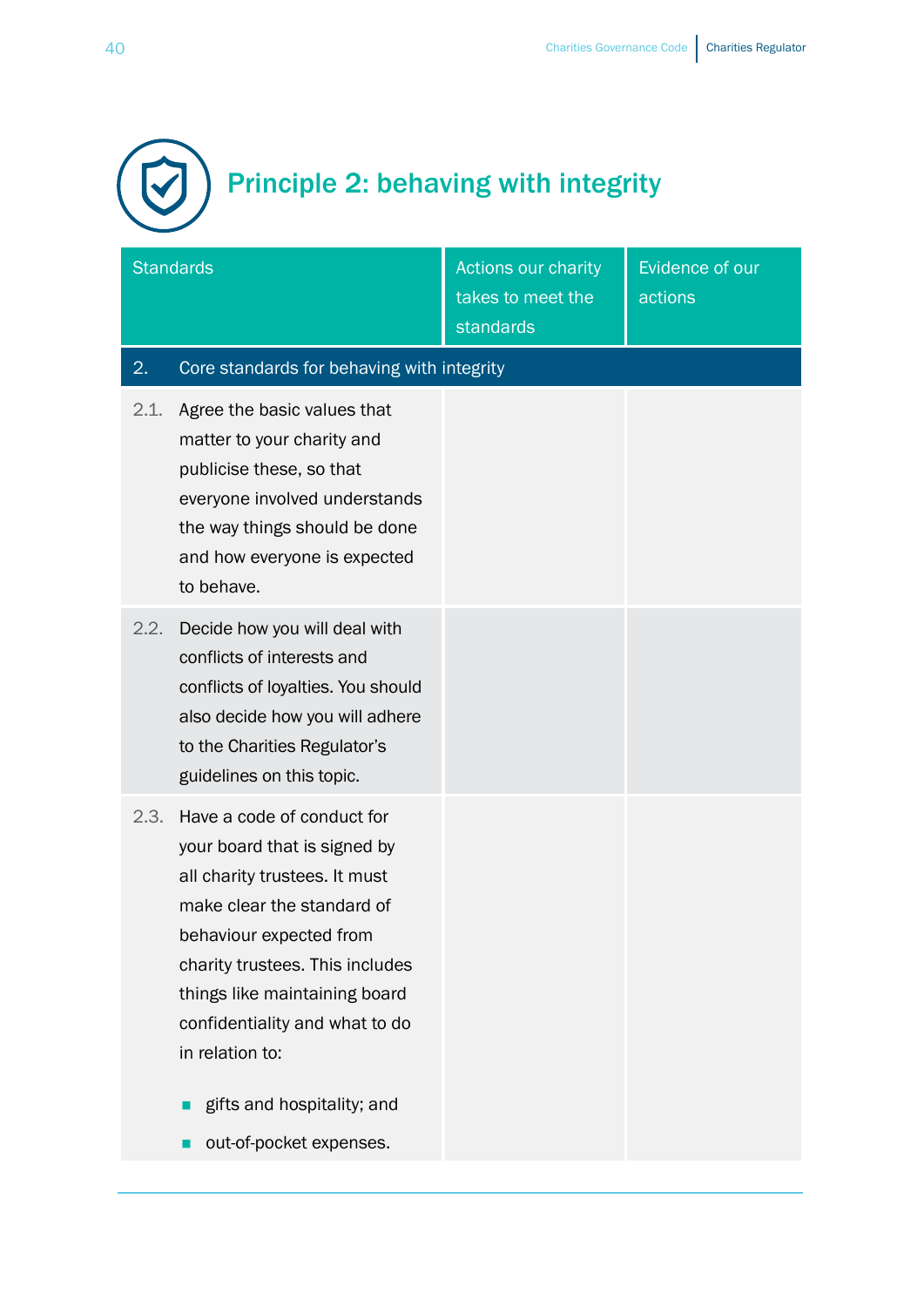

|      | <b>Standards</b>                                                                                                                                   | Actions our charity<br>takes to meet the<br>standards | Evidence of our<br>actions |
|------|----------------------------------------------------------------------------------------------------------------------------------------------------|-------------------------------------------------------|----------------------------|
| 3.   | Core standards for leading people                                                                                                                  |                                                       |                            |
| 3.1. | Be clear about the roles of<br>everyone working in and<br>for your charity, both on a<br>voluntary and paid basis.                                 |                                                       |                            |
| 3.2. | Make sure there are<br>arrangements in place for the<br>effective involvement of any<br>volunteers, including what to do<br>if any problems arise. |                                                       |                            |
| 3.3. | Make sure there are<br>arrangements in place that<br>comply with employment<br>legislation for all paid staff<br>including:<br>recruitment;        |                                                       |                            |
|      | training and development;<br>support, supervision and<br>appraisal;<br>remuneration (money paid<br>for work) and dismissal.                        |                                                       |                            |
| 3.4. | Agree operational policies<br>where necessary, to guide the<br>actions of everyone involved in<br>your charity.                                    |                                                       |                            |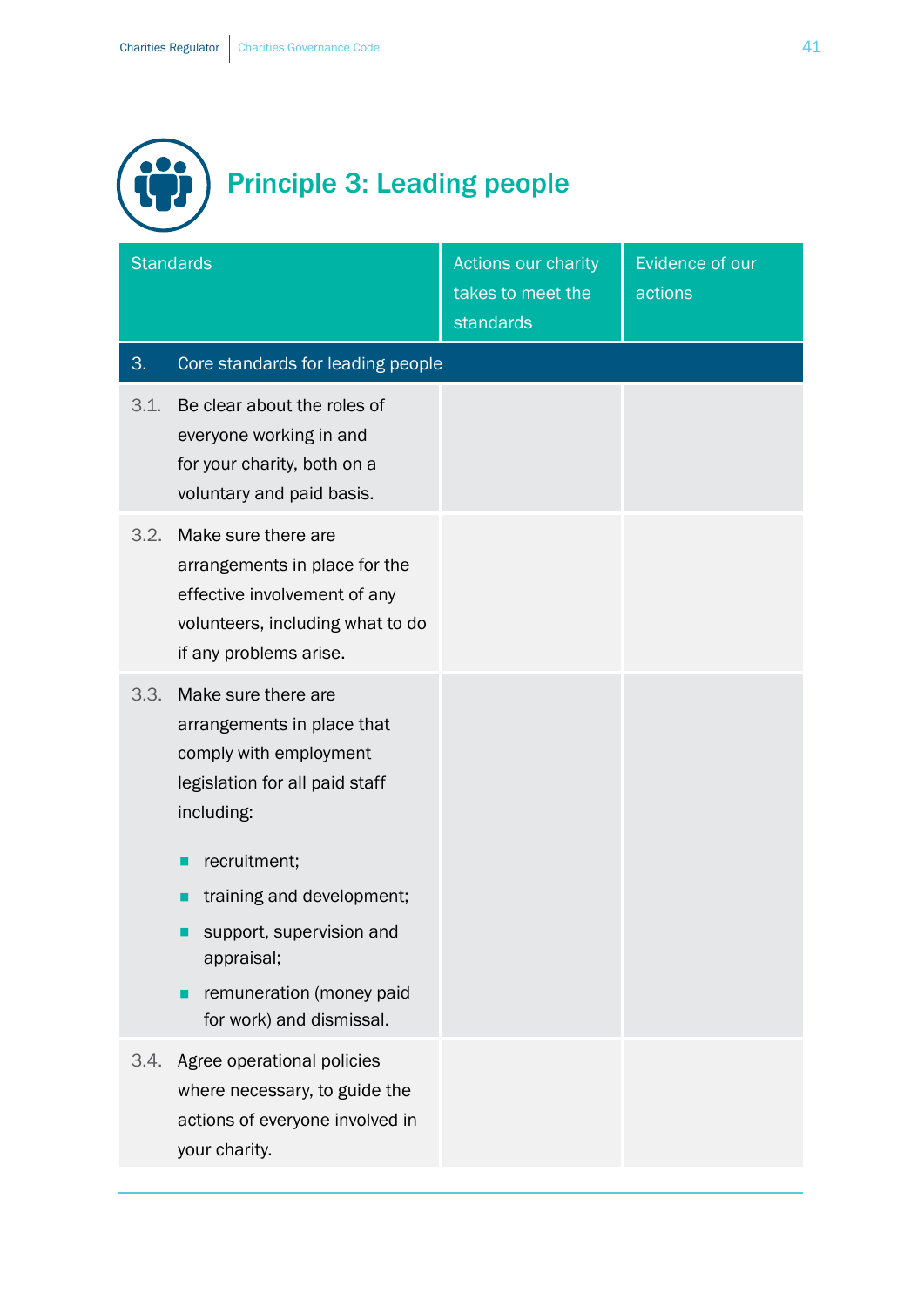|      | <b>Standards</b>                                                                                                                                                                                           | Actions our charity<br>takes to meet the<br>standards | Evidence of our<br>actions |
|------|------------------------------------------------------------------------------------------------------------------------------------------------------------------------------------------------------------|-------------------------------------------------------|----------------------------|
|      | <b>Additional standards</b>                                                                                                                                                                                |                                                       |                            |
| 3.5. | Make sure to document<br>the roles, legal duties and<br>delegated responsibility for<br>decision-making of:<br>individual charity trustees<br>п<br>and the board as a whole;<br>any sub-committees or<br>п |                                                       |                            |
|      | working groups;<br>staff and volunteers.<br>п                                                                                                                                                              |                                                       |                            |
| 3.6. | Make sure that there are<br>written procedures in place<br>which set out how volunteers<br>are:                                                                                                            |                                                       |                            |
|      | recruited, supported and<br>supervised while within your<br>charity; and<br>the conditions under which<br>П<br>they exit.                                                                                  |                                                       |                            |
| 3.7. | Decide how you will develop<br>operational policy in your<br>charity. You also need to decide<br>how your charity trustees will<br>make sure that policy is put in<br>place and kept up to date.           |                                                       |                            |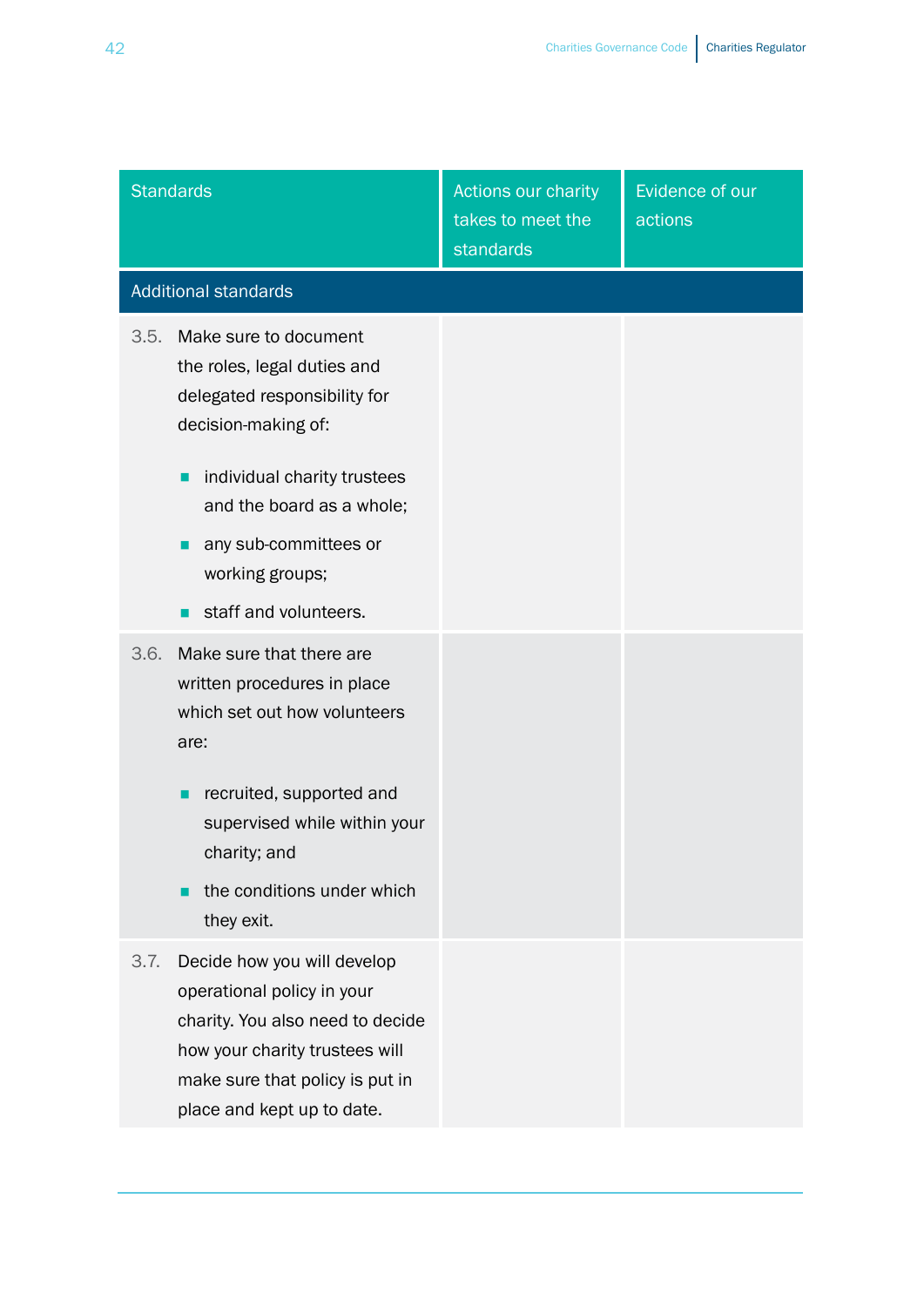

| <b>Standards</b> |                                                                                                                                                                                                                   | <b>Actions our charity</b><br>takes to meet the<br>standards | Evidence of our<br>actions |
|------------------|-------------------------------------------------------------------------------------------------------------------------------------------------------------------------------------------------------------------|--------------------------------------------------------------|----------------------------|
| 4.               | Core standards in exercising control                                                                                                                                                                              |                                                              |                            |
| 4.1.             | Decide if your charity's current<br>legal form and governing<br>document are fit for purpose.<br>Make changes if necessary,<br>telling the Charities Regulator in<br>advance that you are doing so.               |                                                              |                            |
| 4.2.             | Find out the laws and<br>regulatory requirements that<br>are relevant to your charity and<br>comply with them.                                                                                                    |                                                              |                            |
| 4.3.             | If your charity raises funds from<br>the public, read the Charities<br>Regulator's guidelines <sup>13</sup> on this<br>topic and make sure that your<br>charity adheres to them as they<br>apply to your charity. |                                                              |                            |
| 4.4.             | Make sure you have<br>appropriate financial controls in<br>place to manage and account<br>for your charity's money and<br>other assets.                                                                           |                                                              |                            |

<sup>13</sup> See Guidelines for Charitable Organisations on Fundraising from the Public - available from: <https://www.charitiesregulator.ie/media/1265/guidance-for-fundraising-english.pdf>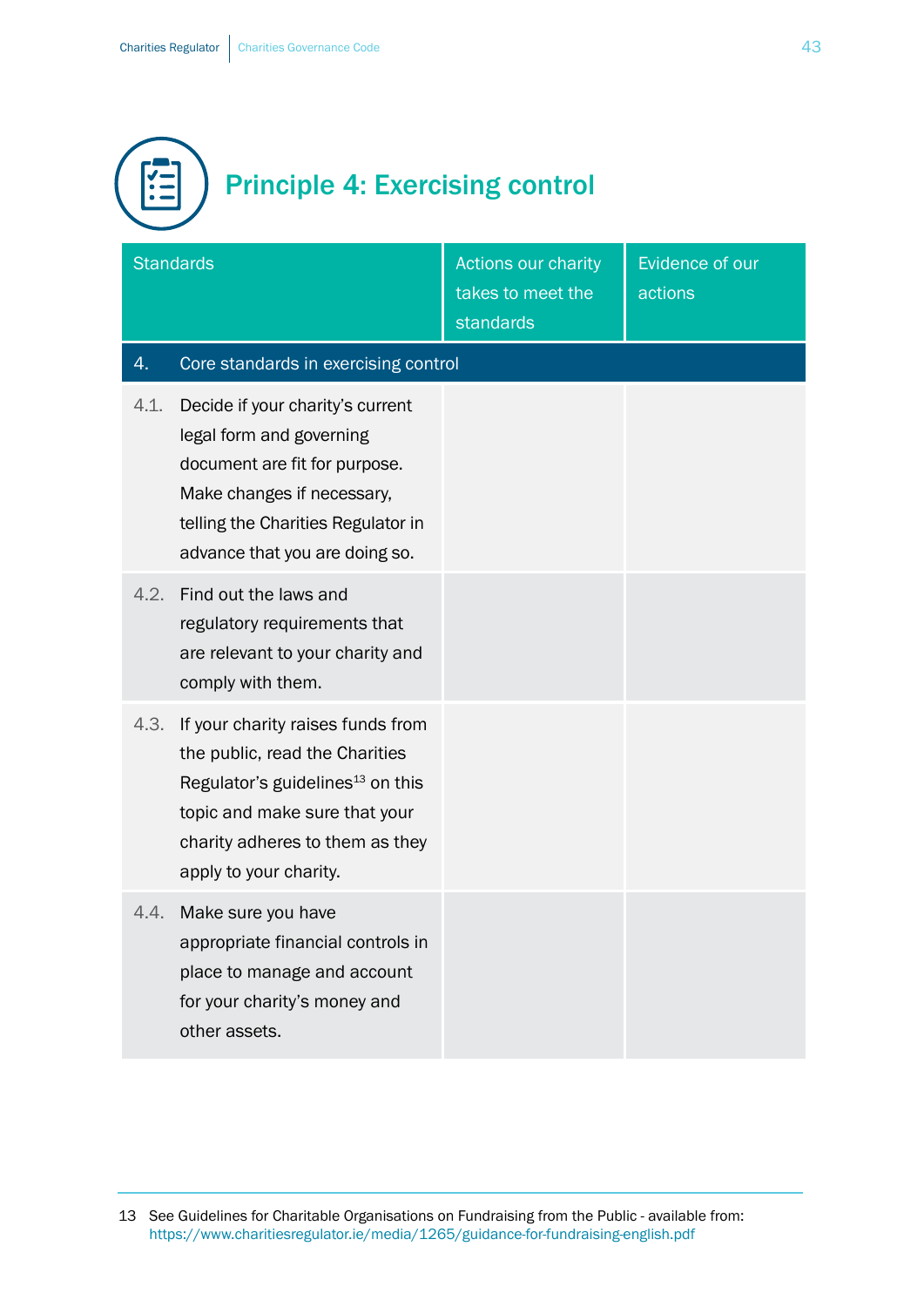| <b>Standards</b>            |                                                                                                                                | Actions our charity<br>takes to meet the<br>standards | Evidence of our<br>actions |
|-----------------------------|--------------------------------------------------------------------------------------------------------------------------------|-------------------------------------------------------|----------------------------|
| 4.5.                        | Identify any risks your charity<br>might face and how to manage<br>these.                                                      |                                                       |                            |
| 4.6.                        | Make sure your charity has<br>appropriate and adequate<br>insurance cover.                                                     |                                                       |                            |
| <b>Additional standards</b> |                                                                                                                                |                                                       |                            |
| 4.7.                        | Have written procedures to<br>make sure that you comply with<br>all relevant legal and regulatory<br>requirements.             |                                                       |                            |
| 4.8.                        | Make sure there is a formal<br>risk register that your board<br>regularly reviews.                                             |                                                       |                            |
| 4.9.                        | Consider adopting additional<br>good practice standards that<br>are relevant to the particular<br>work that your charity does. |                                                       |                            |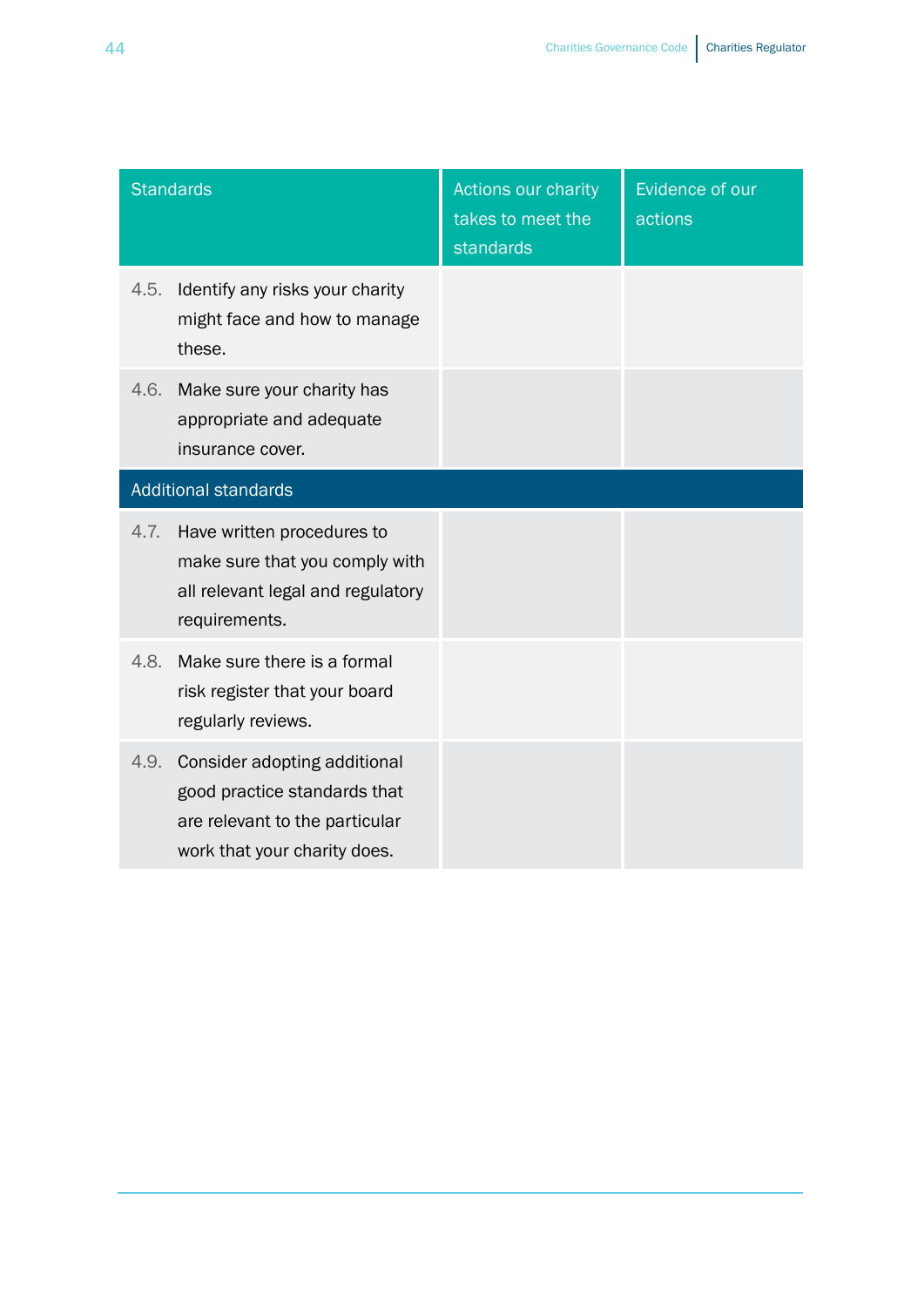

|      | <b>Standards</b>                                                                                                                                                                           | <b>Actions our</b><br>charity takes<br>to meet the<br>standards | <b>Evidence of</b><br>our actions |
|------|--------------------------------------------------------------------------------------------------------------------------------------------------------------------------------------------|-----------------------------------------------------------------|-----------------------------------|
| 5.   | Core standards for working effectively                                                                                                                                                     |                                                                 |                                   |
| 5.1. | Identify charity trustees with the<br>necessary skills to undertake:<br>any designated roles set out in your<br>governing document; and<br>other roles as appropriate within the<br>board. |                                                                 |                                   |
| 5.2. | Hold regular board meetings. Give<br>enough notice before meetings and<br>provide prepared agendas.                                                                                        |                                                                 |                                   |
| 5.3. | At a minimum, your board agendas<br>should always include these items:<br>reporting on activities;<br>review of finances; and<br>conflicts of interests and loyalties.                     |                                                                 |                                   |
| 5.4. | Make sure that your charity trustees<br>have the facts to make informed<br>decisions at board meetings and that<br>these decisions are recorded accurately<br>in the minutes.              |                                                                 |                                   |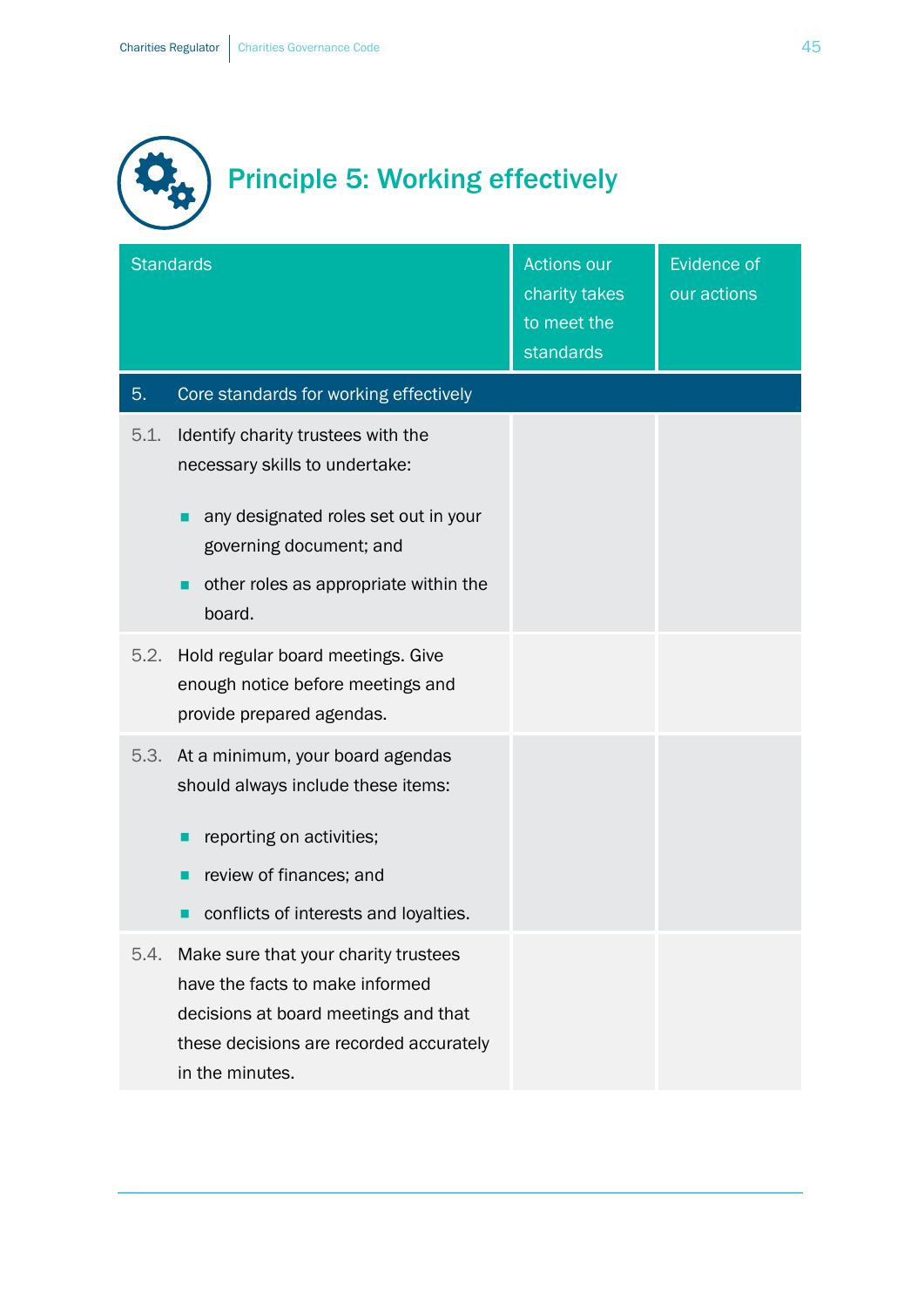|      | Standards                                                                                                                                                        | <b>Actions our</b><br>charity takes<br>to meet the<br>standards | <b>Evidence of</b><br>our actions |
|------|------------------------------------------------------------------------------------------------------------------------------------------------------------------|-----------------------------------------------------------------|-----------------------------------|
| 5.5. | Consider introducing term limits for<br>your charity trustees, with a suggested<br>maximum of nine years in total.                                               |                                                                 |                                   |
| 5.6. | Recruit suitable new charity trustees as<br>necessary and make sure they receive<br>an induction.                                                                |                                                                 |                                   |
| 5.7. | Make sure all of your trustees<br>understand:<br>their role as charity trustees;<br>the charity's governing document;<br>and<br>this Code.                       |                                                                 |                                   |
| 5.8. | Commit to resolving problems and<br>emerging issues as quickly as possible<br>and in the best interests of your charity.                                         |                                                                 |                                   |
| 5.9. | From time to time, review how your<br>board operates and make any necessary<br>improvements.                                                                     |                                                                 |                                   |
|      | <b>Additional standards</b>                                                                                                                                      |                                                                 |                                   |
|      | 5.10. Make sure you send out board packs<br>with enough notice and include all<br>relevant reports and explanatory papers<br>to enable informed decision-making. |                                                                 |                                   |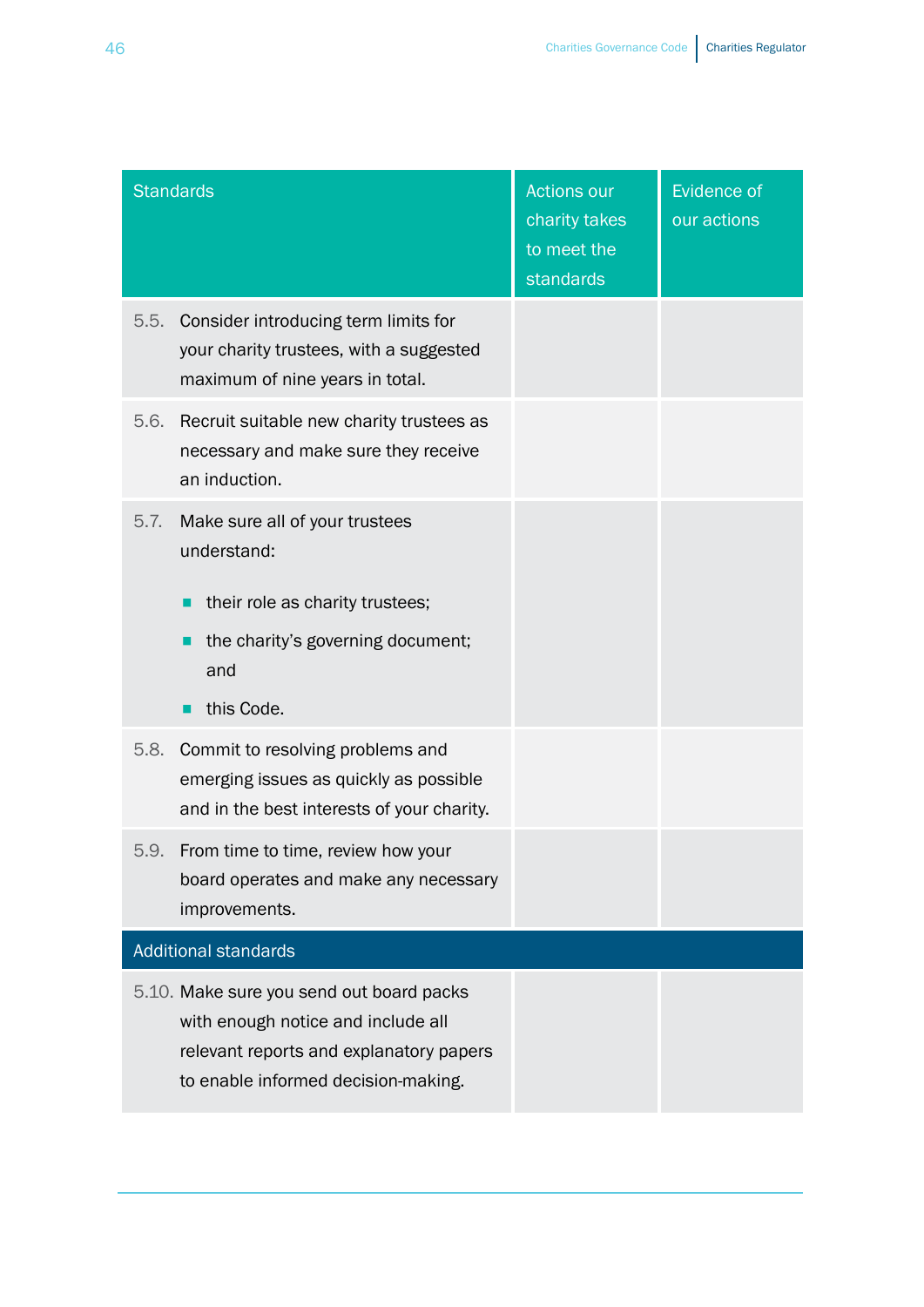| <b>Standards</b>                                                                                                                                                                                                                                                                                                                  | <b>Actions our</b><br>charity takes<br>to meet the<br>standards | <b>Evidence of</b><br>our actions |
|-----------------------------------------------------------------------------------------------------------------------------------------------------------------------------------------------------------------------------------------------------------------------------------------------------------------------------------|-----------------------------------------------------------------|-----------------------------------|
| 5.11. Make sure that you have a charity<br>trustee succession plan in place and<br>consider how you can maximise diversity<br>among your charity trustees.                                                                                                                                                                        |                                                                 |                                   |
| 5.12. Put in place a comprehensive induction<br>programme for new charity trustees.                                                                                                                                                                                                                                               |                                                                 |                                   |
| 5.13. Conduct a regular review that includes<br>an assessment of:<br>the effectiveness of your board as a<br>П<br>whole, office holders and individual<br>charity trustees;<br>adherence to the board code of<br>conduct; and<br>the structure, size, membership<br><b>I</b><br>and terms of reference of any sub-<br>committees. |                                                                 |                                   |
| 5.14. Do regular skills audits and provide<br>appropriate training and development to<br>charity trustees. If necessary, recruit to<br>fill any competency gaps on the board of<br>your charity.                                                                                                                                  |                                                                 |                                   |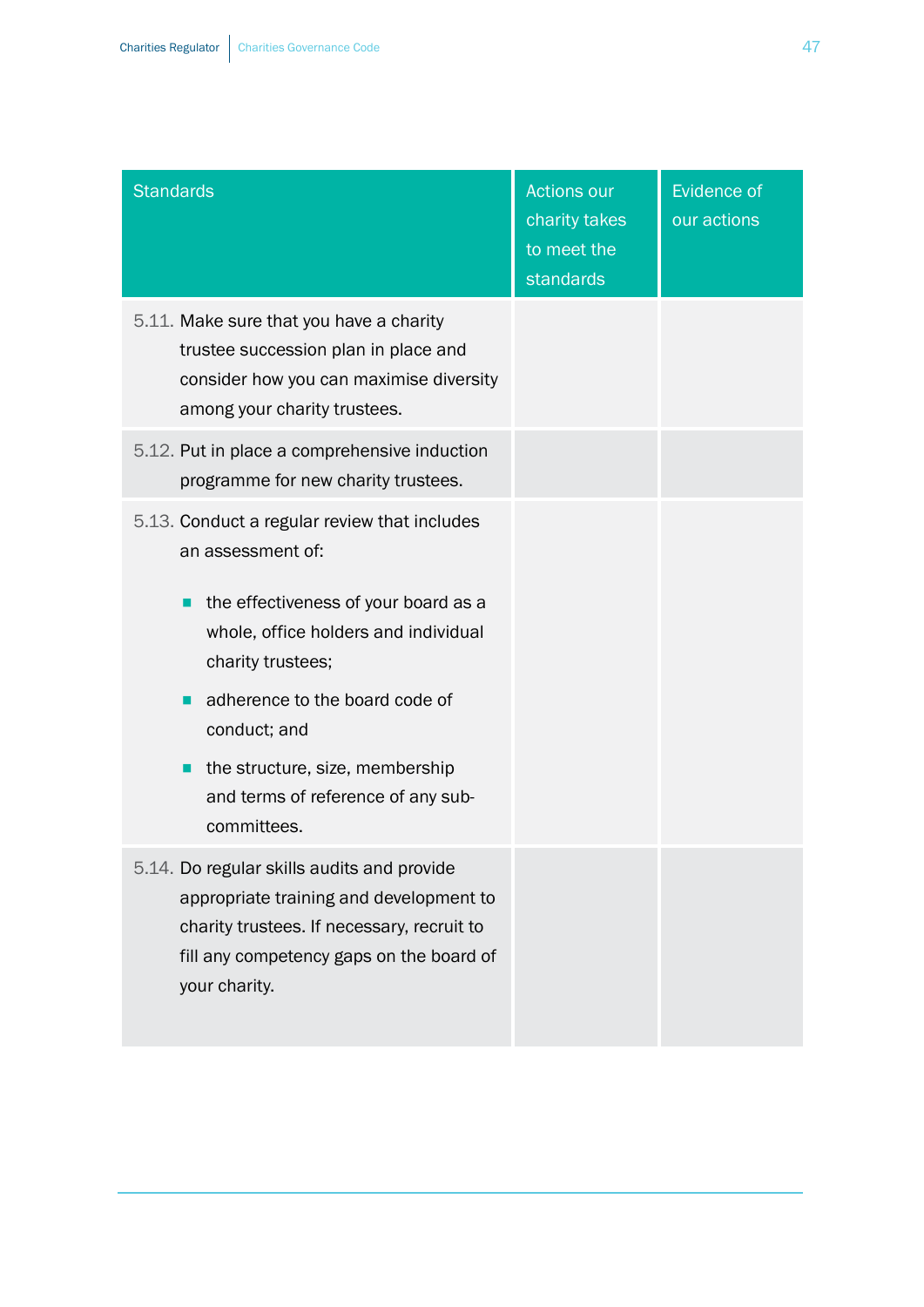

|      | <b>Standards</b>                                                                                                                                    | <b>Actions our</b><br>charity takes<br>to meet the<br>standards | <b>Evidence of</b><br>our actions |
|------|-----------------------------------------------------------------------------------------------------------------------------------------------------|-----------------------------------------------------------------|-----------------------------------|
| 6.   | Core standards for being accountable                                                                                                                |                                                                 |                                   |
| 6.1. | Make sure that the name and Registered<br>Charity Number (RCN) of your charity is<br>displayed on all of your written materials,<br>including your: |                                                                 |                                   |
|      | website;<br>г                                                                                                                                       |                                                                 |                                   |
|      | social media platforms; and                                                                                                                         |                                                                 |                                   |
|      | email communications.                                                                                                                               |                                                                 |                                   |
| 6.2. | Identify your stakeholders and decide<br>how you will communicate with them.                                                                        |                                                                 |                                   |
| 6.3. | Decide if and how you will involve your<br>stakeholders in your:                                                                                    |                                                                 |                                   |
|      | planning;<br>П                                                                                                                                      |                                                                 |                                   |
|      | decision-making; and                                                                                                                                |                                                                 |                                   |
|      | review processes.                                                                                                                                   |                                                                 |                                   |
| 6.4. | Make sure you have a procedure for<br>dealing with:                                                                                                 |                                                                 |                                   |
|      | queries;                                                                                                                                            |                                                                 |                                   |
|      | comments; and                                                                                                                                       |                                                                 |                                   |
|      | complaints.                                                                                                                                         |                                                                 |                                   |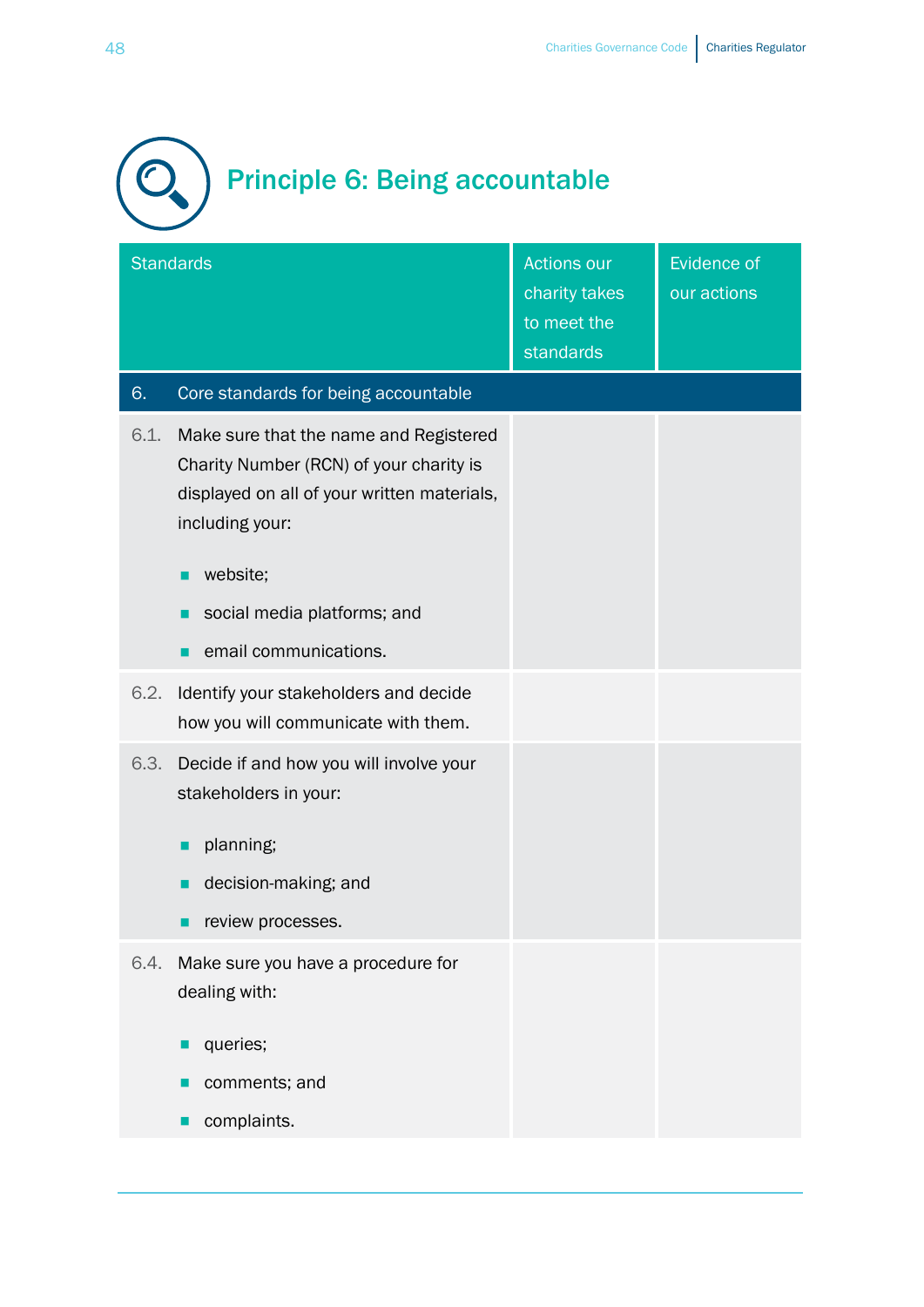|                             | <b>Standards</b>                                                                                                                                                    | <b>Actions our</b><br>charity takes<br>to meet the<br>standards | <b>Evidence of</b><br>our actions |
|-----------------------------|---------------------------------------------------------------------------------------------------------------------------------------------------------------------|-----------------------------------------------------------------|-----------------------------------|
| 6.5.                        | Follow the reporting requirements of all<br>of your funders and donors, both public<br>and private.                                                                 |                                                                 |                                   |
| <b>Additional standards</b> |                                                                                                                                                                     |                                                                 |                                   |
| 6.6.                        | Produce unabridged (full) financial<br>accounts and make sure that these and<br>your charity's annual report are widely<br>available and easy for anyone to access. |                                                                 |                                   |
| 6.7.                        | Make sure all the codes and standards<br>of practice to which your charity<br>subscribes are publicly stated.                                                       |                                                                 |                                   |
| 6.8.                        | Regularly review any complaints your<br>charity receives and take action to<br>improve organisational practice.                                                     |                                                                 |                                   |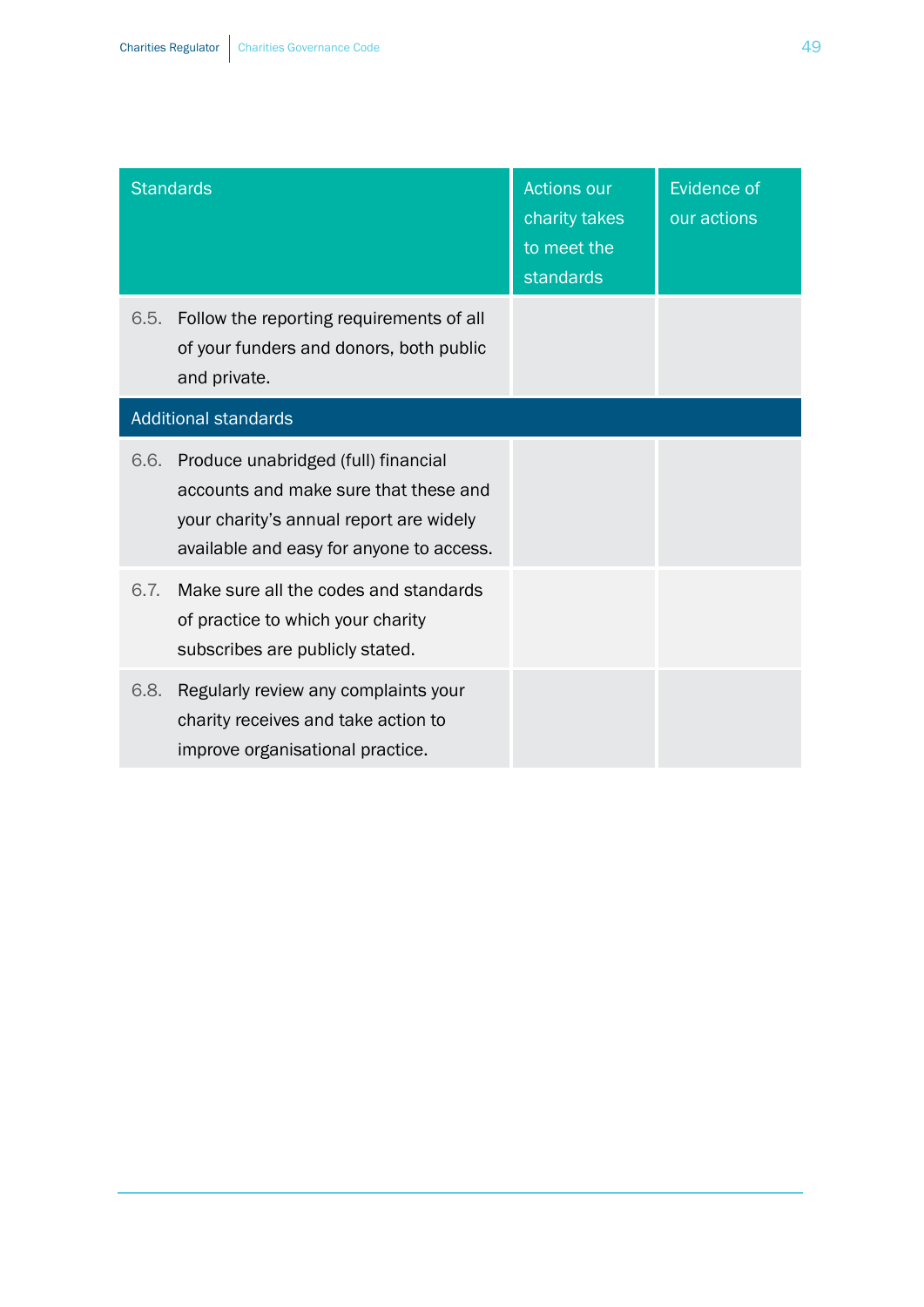# <span id="page-49-0"></span>Appendix 3: Resources

| <b>Charities Regulator</b>                      | www.charitiesregulator.ie |
|-------------------------------------------------|---------------------------|
| <b>Companies Registration Office</b>            | www.cro.je                |
| Data Protection Commission                      | www.dataprotection.ie     |
| <b>Health and Safety Authority</b>              | www.hsa.je                |
| Office of the Director of Corporate Enforcement | www.odce.je               |
| Office of the Revenue Commissioners             | www.revenue.je            |
| <b>Workplace Relations Commission</b>           | www.workplacerelations.ie |